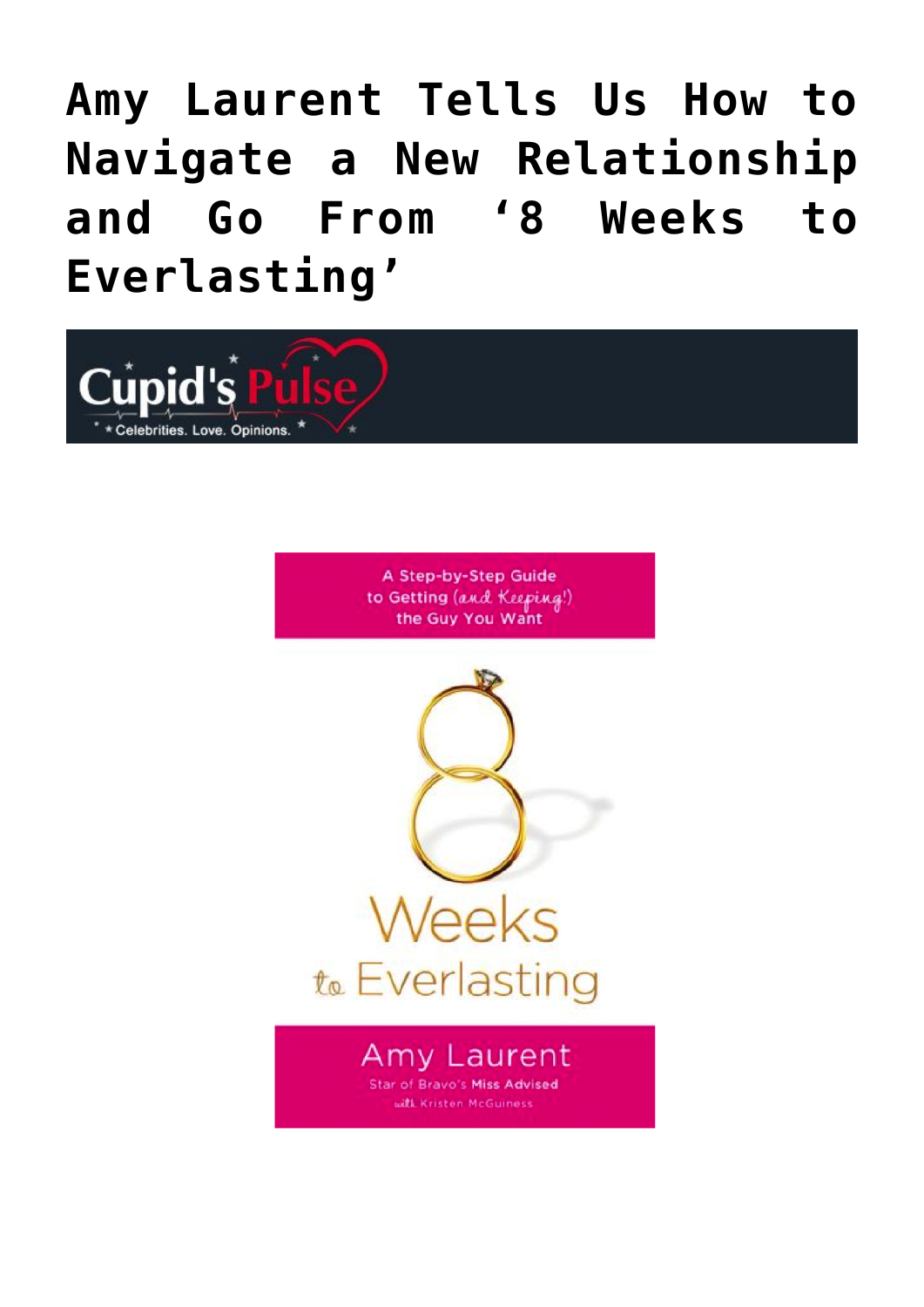### By Whitney Baker

Matchmaker and reality star Amy Laurent didn't realize how much she needed her own help until she began filming Bravo's 'Miss Advised.' As viewers saw throughout the first season, she quickly learned how hard it was to be open to love and how scary it was to feel vulnerable. That was the catalyst she needed to write her book, which she began working on twothirds through filming. *8 Weeks to Everlasting: A Step-by-Step Guide to Getting (and Keeping!) the Guy You Want* isn't about getting the ring or getting to the altar; it's about building a strong foundation for a lasting relationship with your perfect person. "This book offers simple guidelines that every women needs to follow when they first meet someone they like," Laurent explains. "It's about how to change your approach to dating so you don't lose yourself in it." No one knows the importance of these parameters better than the author. We had a chance to chat with her about what rules to follow, what lies men tell and what she's learned in her search for love.

### **How did you develop your dating philosophy?**

I found that women kept asking the same questions when it came to men and the early stages of dating. I've been giving women solid advice on how to handle these situations, and they've come back to me and thanked me for everything I said. But here I am, getting back into dating myself, and I'm totally stinking at it. During the course of filming 'Miss Advised,' I realized that I needed my own coaching. Talk about a sense of urgency! It was like, "Oh my god, I need to take everything that I've been telling women to do and turn it into a handbook so I can find a guy for myself!"

No matter who we are, whether were the expert or not, we really need rules that are clearly laid out, week-by-week, about how to date men. It's the first eight weeks that are the most torturous for women!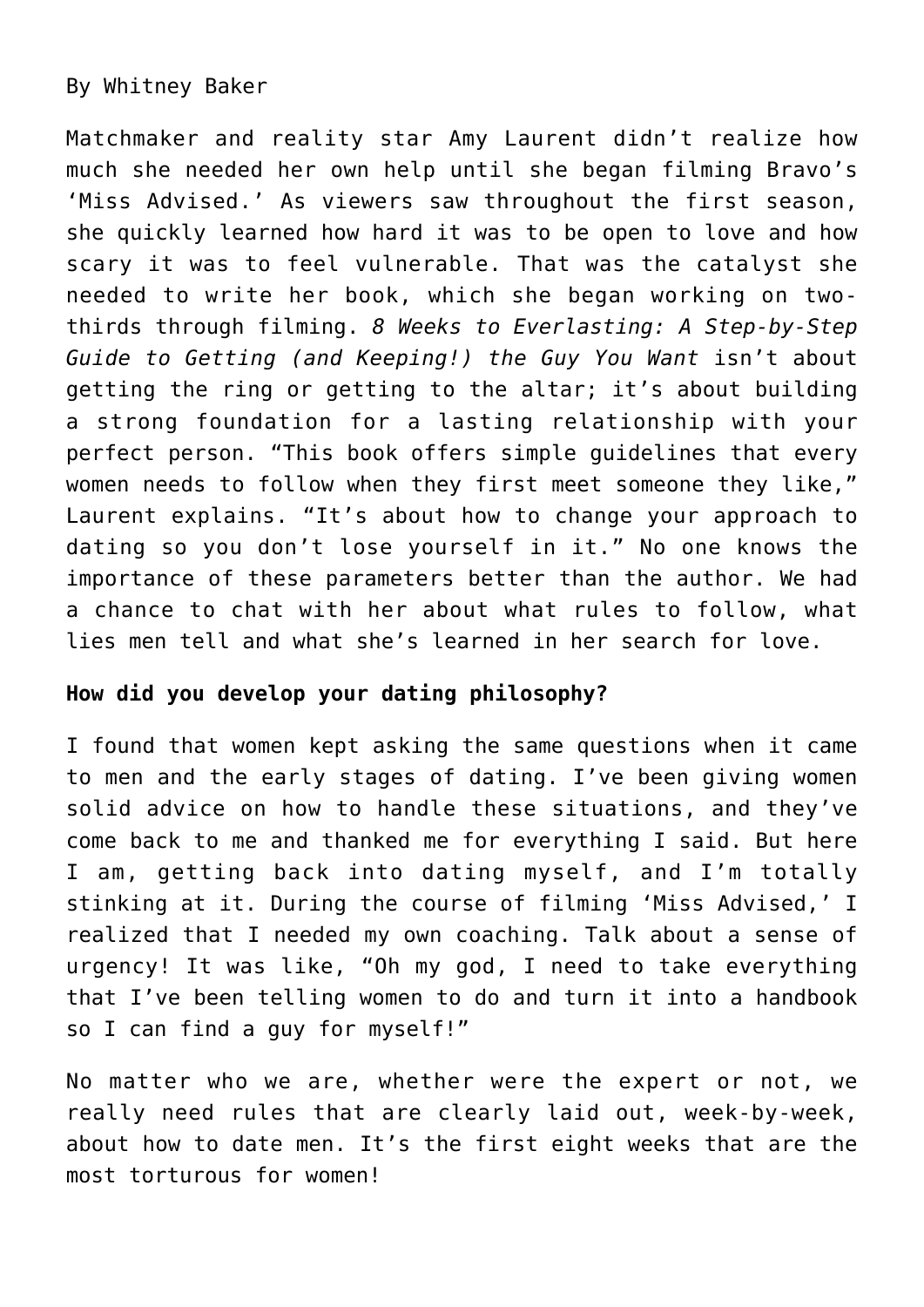**Related Link:** ['Miss Advised' Star Amy Laurent Says, "I've](http://cupidspulse.com/miss-advised-amy-laurent-bravo-katie-holmes-tom-cruise/) [Always Seen Katie Holmes With Someone Who Is More Mellow and](http://cupidspulse.com/miss-advised-amy-laurent-bravo-katie-holmes-tom-cruise/) [Chill"](http://cupidspulse.com/miss-advised-amy-laurent-bravo-katie-holmes-tom-cruise/)

**In the introduction of your book, you tell women that they're in charge of their fate and they can have any kind of relationship they want. What is preventing women from finding their ideal relationship?**

Accepting less than what we deserve. There are boundaries that teach a new guy in your life what is acceptable and if you are a relationship girl or a casual dater. Your actions towards him define how he looks at you; you teach people how you want to be treated.

How many of us get excited about a guy and then start to cancel our plans with girlfriends because he suddenly calls and asks us out? That's the complete opposite of what you're supposed to do, but we've all been there. We're so emotionally invested in this guy that we've only been out with a handful of times that he has an affect on whether we have a good day or not. As women, we need to remember that we're in control. If someone isn't respecting you or treating you how you want to be treated, you get to choose to write that person off.

**You banish women from making the first move, yet so many of our male readers tells us they** *want* **a woman to approach them first. What are your thoughts on that?**

One of the biggest points in my book is that women should *never* initiate. You don't call or text a guy first; you don't suggest that you get together on a Friday night. You have to let the man take the male role. If you become aggressive, he's going to lose interest very quickly.

As a matchmaker, I work very closely with men, and they tell me things that I wish they would say to more women's faces. If a guy says he loves when a women takes the initiative and asks him out, he's lying to you. Any man will say that it's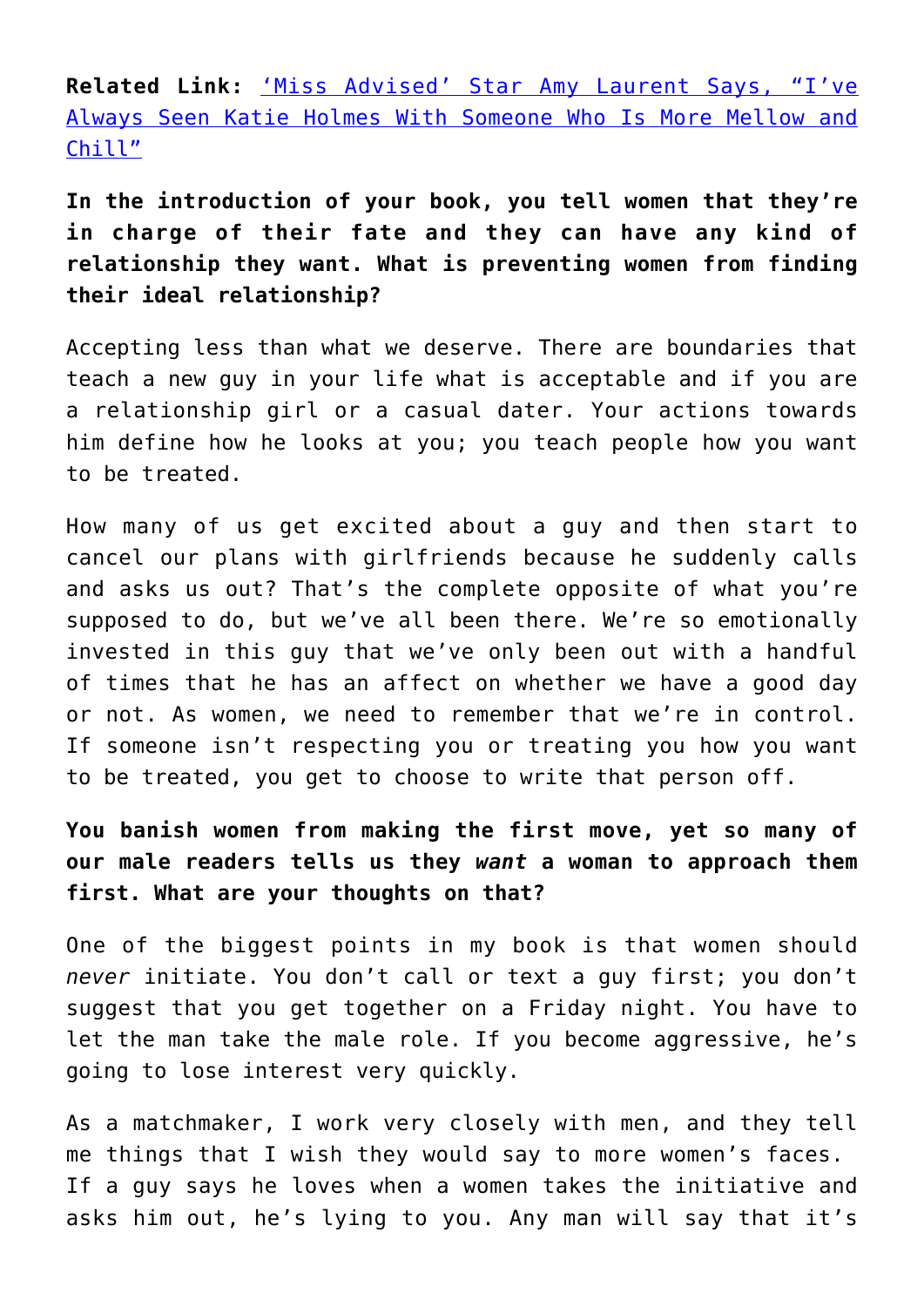cool at first — it's less work when the woman comes to him. But he'll also tell you that he's never dated that girl for longer than two weeks. That's the truth.

**Related Link:** [Subtle Ways to Get a Second Date](http://cupidspulse.com/ways-get-second-date-after-great-first-date/)

### **What love lessons did you learn from filming 'Miss Advised' and writing this book?**

First, I gained a newfound respect for my clients. It had been so long since I put my heart out there, and I realized that my clients do it everyday. It's not easy!

I also learned that dating is about enjoying the process, weeding out the jerks, finding your perfect person and having fun along the way because you're in control. One of the keys is balance: you need to stay open enough but also hold the reins and pace yourself.

### **Lastly, if there were one piece of advice you could give women looking for love, what would it be?**

One thing I said repetitively is that, if a guy genuinely cares about you and wants to get to know you, he is going to try to impress you — and you should let him. You really have to communicate what kind of relationship you want, and you have to stick to that.

And buy my book, of course!

*You can buy '8 Weeks to Everlasting: A Step-By-Step Guide to Getting (and Keeping!) the Guy You Want' on Amazon. Be sure to keep up with Laurent on Facebook, Twitter and her personal site at www.AmyLaurent.com.*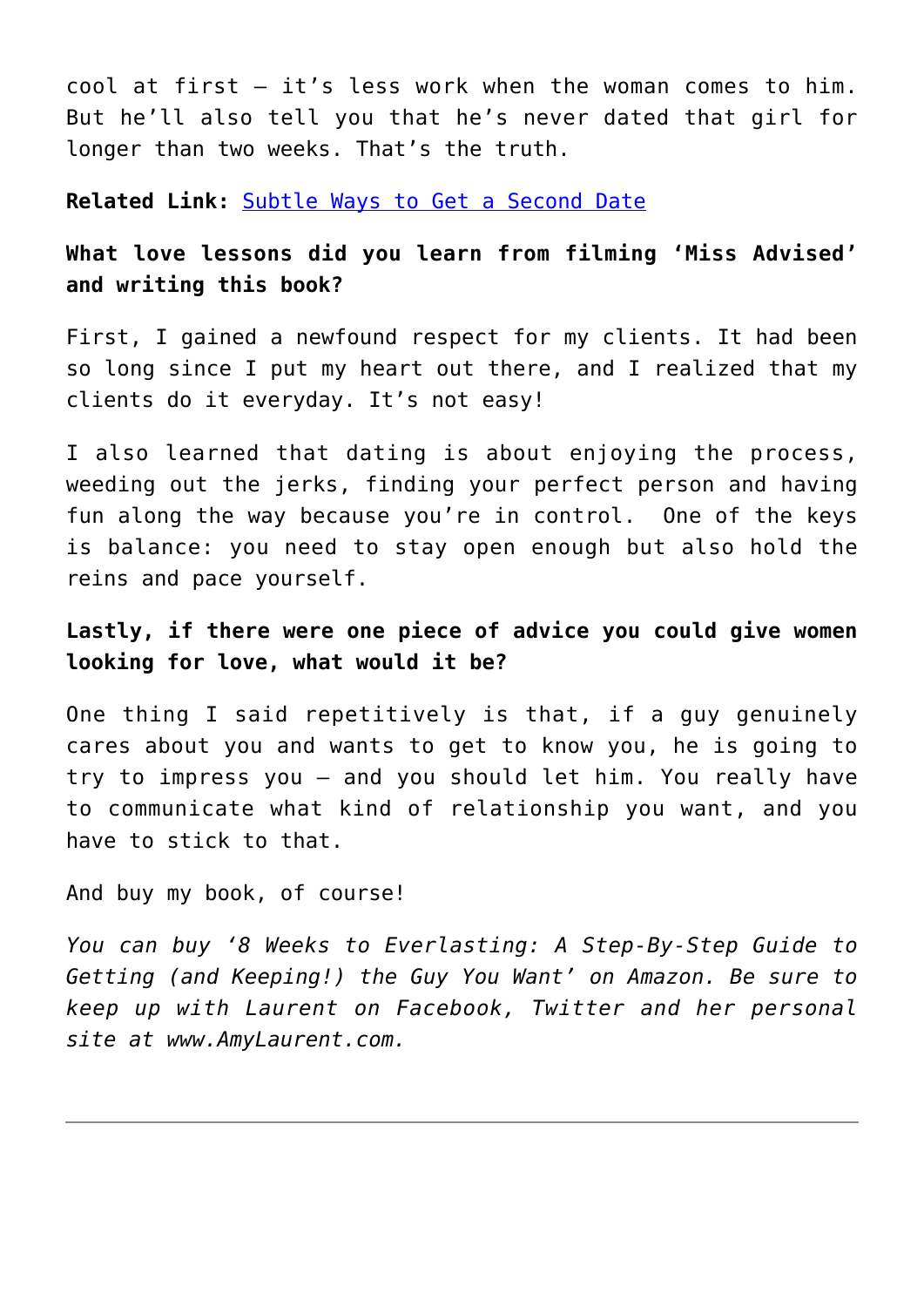# **[Season Finale of Miss](https://cupidspulse.com/36221/season-finale-of-miss-advised-love-and-loneliness-2/) [Advised: Love and Loneliness](https://cupidspulse.com/36221/season-finale-of-miss-advised-love-and-loneliness-2/)**



A Step-by-Step Guide to Getting (and Keeping!) the Guy You Want



**Monday, August 6th @ 10/9c — Miss Advised \*SEASON FINALE\*** In the season finale, Amy discusses how her prom-disaster date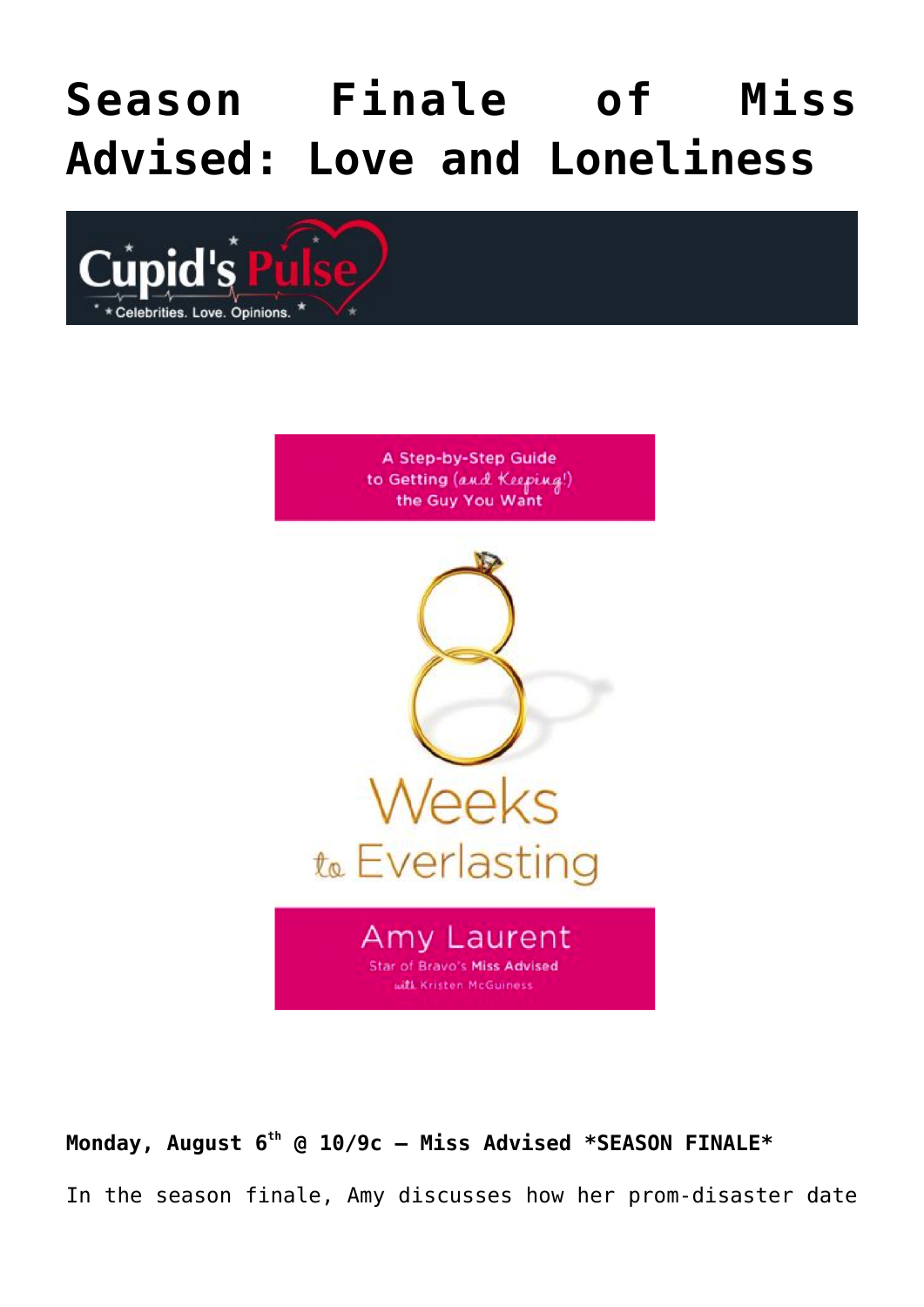may be the last time she puts herself out there for love. While one love expert still struggles to find a match, another's future in love looks pretty solid. Emily's trip to Napa with David takes a sudden turn and morphs their relationship forever.

Watch: Julia breaks down after a bad date Watch: Emily and David take their relationship to the new level

**['Miss Advised' Star Emily](https://cupidspulse.com/36111/miss-advised-reality-star-sex-expert-emily-morse-im-not-choosing-monogamy-im-choosing-date/) [Morse Says, "I'm Not Choosing](https://cupidspulse.com/36111/miss-advised-reality-star-sex-expert-emily-morse-im-not-choosing-monogamy-im-choosing-date/) [Monogamy; I'm Choosing to](https://cupidspulse.com/36111/miss-advised-reality-star-sex-expert-emily-morse-im-not-choosing-monogamy-im-choosing-date/) [Date"](https://cupidspulse.com/36111/miss-advised-reality-star-sex-expert-emily-morse-im-not-choosing-monogamy-im-choosing-date/)**

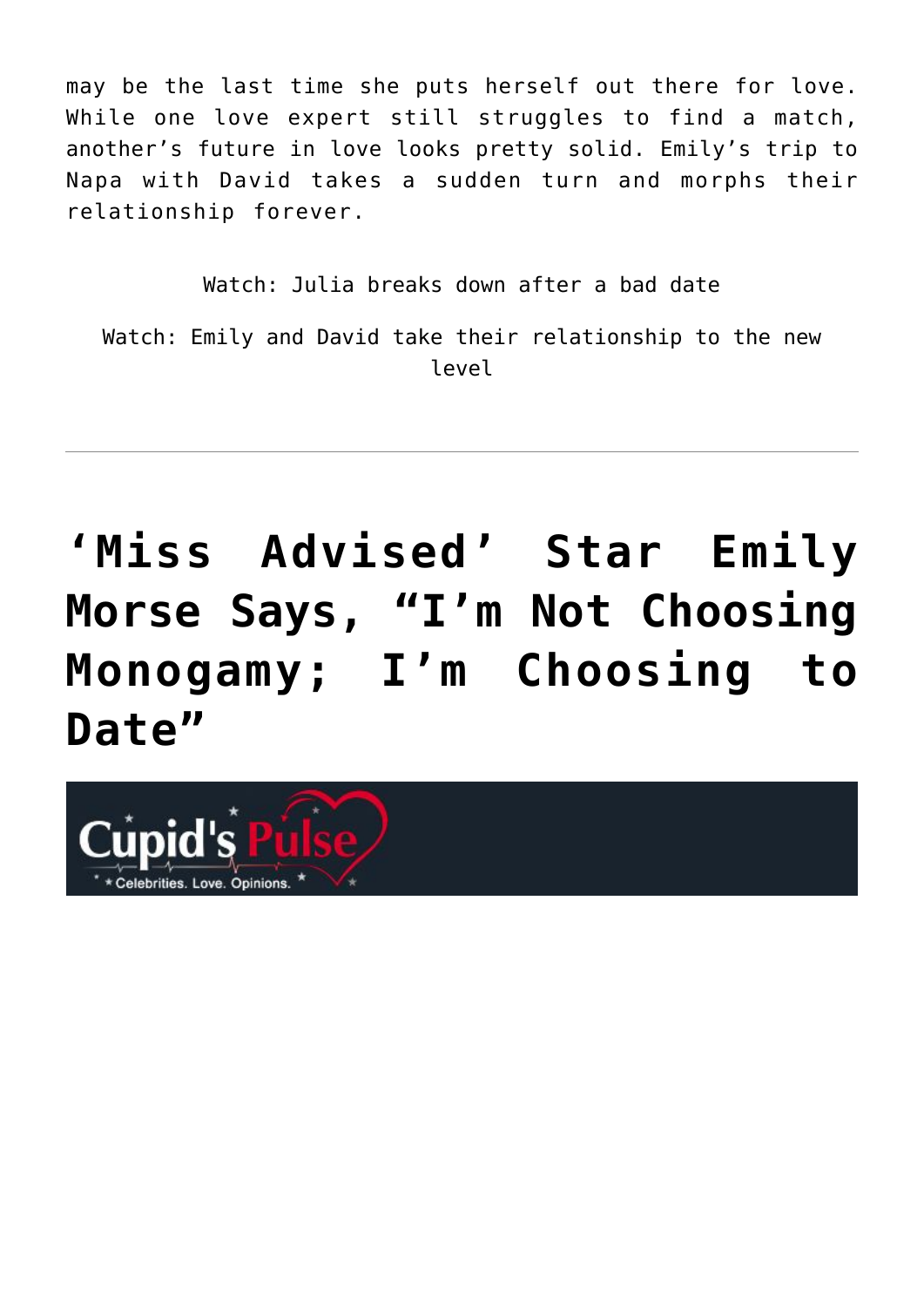

By Jessica Nappi

Radio show host, author and reality star — what can't Emily Morse do? If you haven't seen Emily navigate her dating life on the new hit show 'Miss Advised,' produced by Disney darling Ashley Tisdale, read her book, 'Hot Sex: Over 200 Things You Can Try Tonight!,' or listened to her radio show, 'Sex with Emily,' no doubt you soon will because this young lady is just getting warmed up. She's even been dubbed the real-life Carrie Bradshaw, although she openly admits that she has never watched an episode of 'Sex and The City."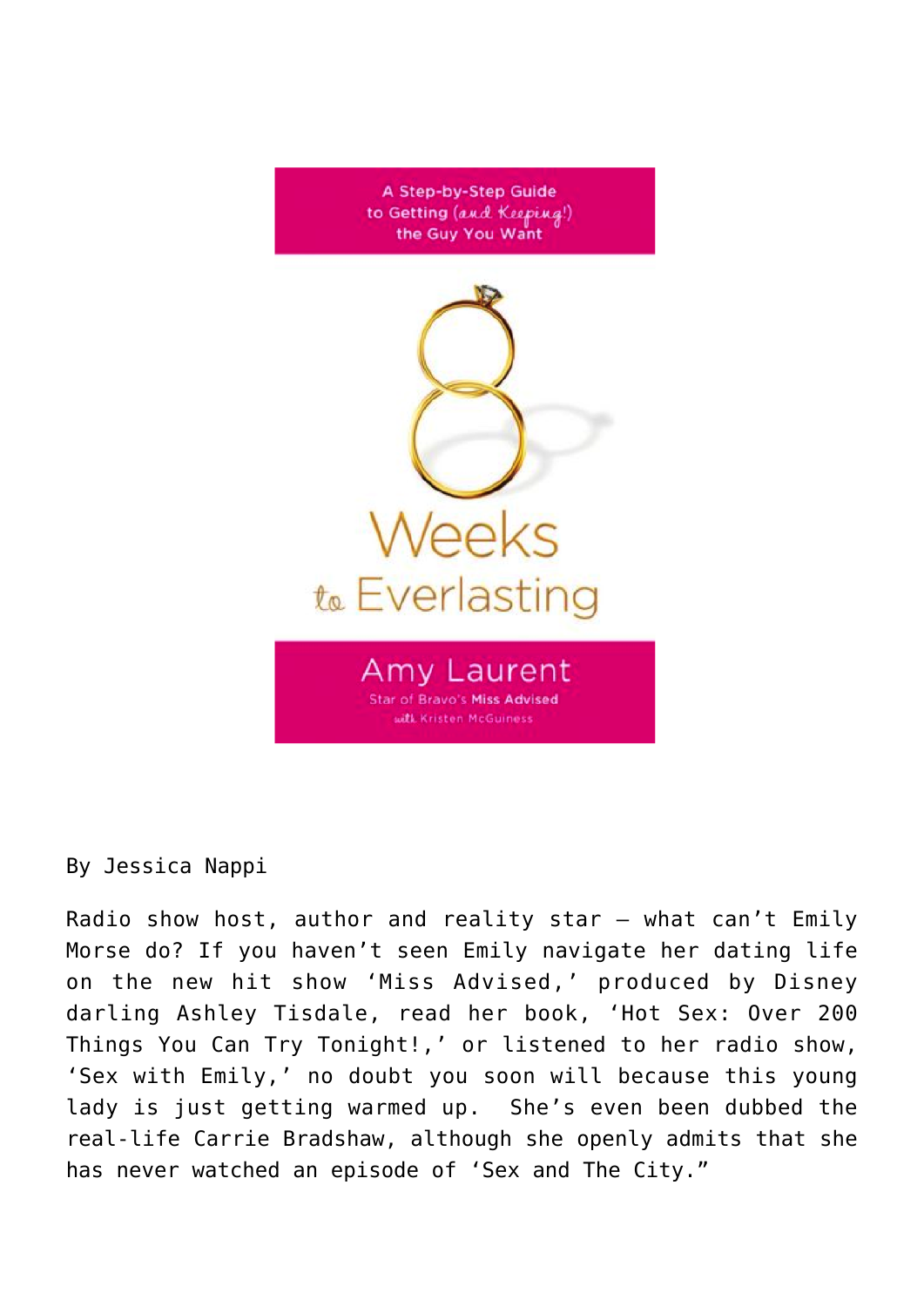After seven years of hosting her radio show, Morse was approached to be a part of 'Miss Advised,' which follows three single dating experts (Amy Laurent, Julia Allison and Emily Morse) who must put their own advice to the test. While the other stars may have learned that it's hard to practice what they preach, Morse stuck to her guns. She says, "I definitely take my own relationship advice to heart. But, I've made mistakes in my relationships – I'm not perfect."

Morse has stayed true to herself by finally acknowledging that she's "not choosing monogamy right now; [she's] choosing to date." But she didn't just come to this revelation overnight. "I've evolved into this person by saying it publicly and being on national television. I think it made me realize that it's okay to be me. It's okay to live my life differently than other people live their lives."

**Related:** [Going from 'It's Complicated' to Monogamy: 5 Tips](http://cupidspulse.com/going-from-it%E2%80%99s-complicated-to-monogamy-5-tips-every-woman-should-know/) [Every Woman Should Know](http://cupidspulse.com/going-from-it%E2%80%99s-complicated-to-monogamy-5-tips-every-woman-should-know/)

After receiving hundreds of emails in support of her dating philosophy and unrushed desire to settle down, Morse noted that she felt so much more "validated and accepted." But being open and vulnerable hasn't always been easy for her. "The greatest lesson I've learned is to "be honest with yourself; stay true to yourself; and be self-aware," she says. "The more honest you are with yourself, the more you'll know what you like, and the easier dating will become."

Since monogamy is crossed off her list, Morse is free to date and have fun with no constraint. "I've never been a woman who plays by the stereotypical dating rules," she says. Since there are so many dating advice books, she says you just have to "pick and choose what feels good to you because blanket rules for everyone just doesn't make any sense."

She may not be a fan of rules, but she is certainly a fan of helping others spice up their relationships. Emily notes that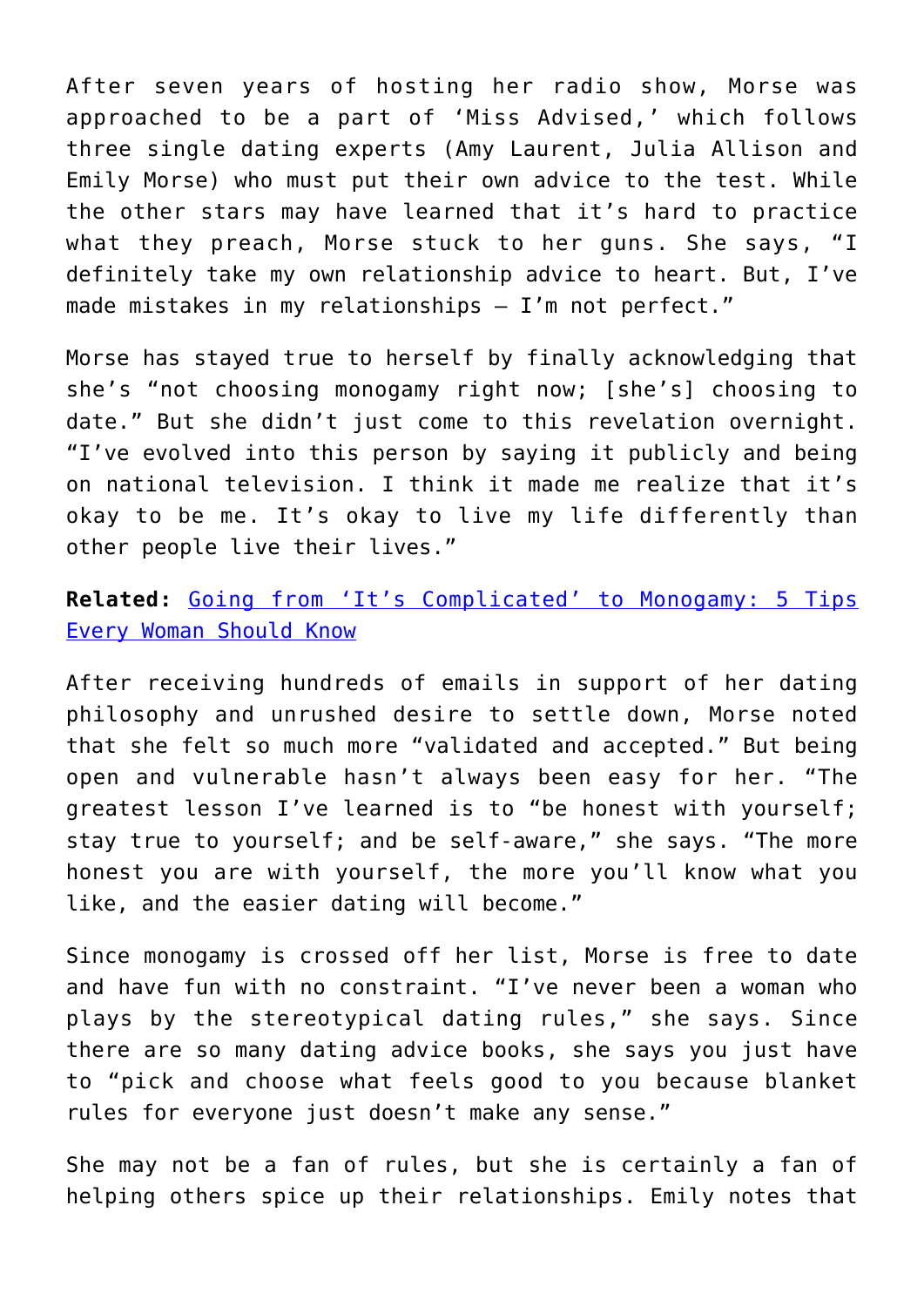her favorite section of her book deals with partner massages. "By massaging your partner, you will feel reconnected again. I think it's a really nice, sweet thing you can do to become attached to your partner again."

As you may know by now, Morse doesn't hold anything back. That's why we get to see her dating life firsthand on 'Miss Advised." Here is where we get to observe from afar as Emily goes on all types of dates. We even watch when she dates her newly-divorced fifth grade crush, David Rubin, and they drive to Napa Valley for a romantic night. Of the finale, which will be airing tonight, Morse promises that their relationship "takes an interesting turn. It's surprising, and it's a really fun episode, " she says.

So what's next for Morse? She aspires to be the Dr. Ruth of our generation — and she's already well on her way. As she continues to grow her career, she will be getting her doctorate in human sexuality and coming out with a third iPhone App. She will also be hosting her radio show and keeping her fingers crossed for a second season of 'Miss Advised.'

*Be sure to catch Emily Morse tonight on the SEASON FINALE of 'Miss Advised' at 10/9c on Bravo. You can also check out her personal site at www.EmilyMorse.com and follow her on Twitter @SexWithEmily.* 

# **[Miss Advised: Matchmaker](https://cupidspulse.com/35702/miss-advised-matchmaker-doesnt-believe-the-one-exists/)**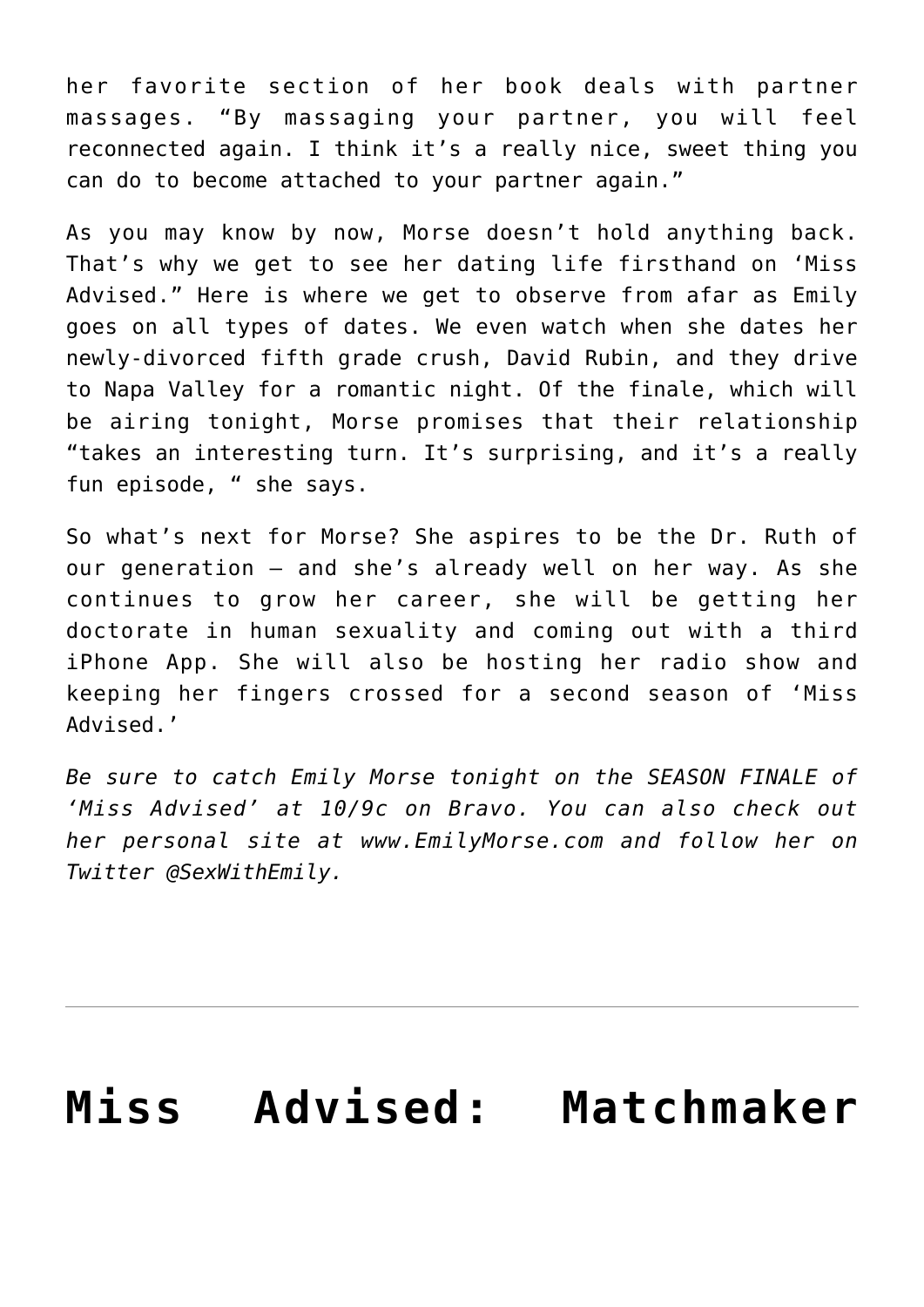## **[Doesn't Believe 'The One'](https://cupidspulse.com/35702/miss-advised-matchmaker-doesnt-believe-the-one-exists/) [Exists](https://cupidspulse.com/35702/miss-advised-matchmaker-doesnt-believe-the-one-exists/)**



A Step-by-Step Guide to Getting (and Keeping!) the Guy You Want



#### **Monday, July 30th at 10/9c – Miss Advised**

Amy screams on the first date, but it doesn't involve her "giving it up" in the sexual sense. A rock climbing date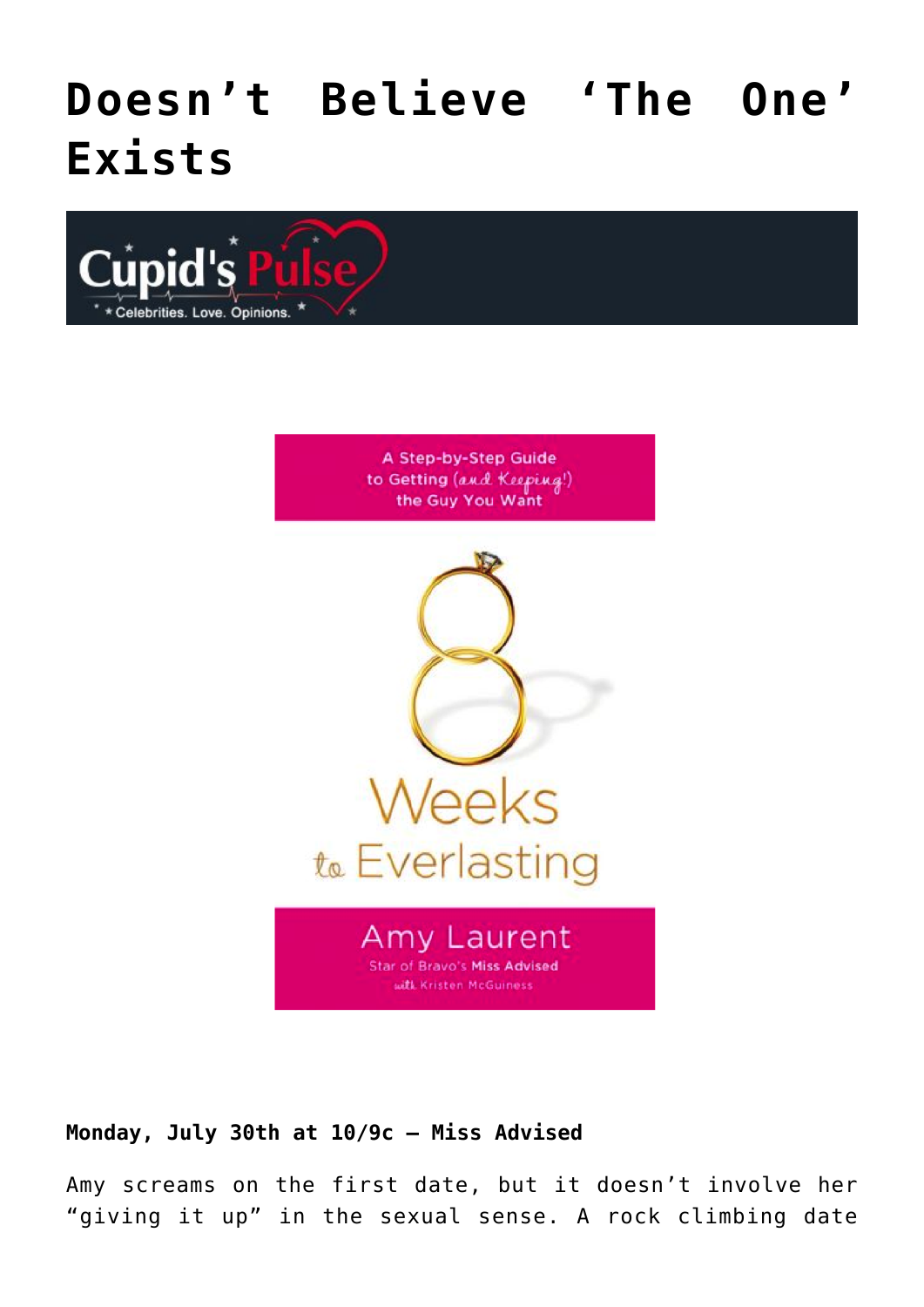brings out her biggest fears, and it's tough to tell whether or not the climb during the date is literally or figuratively getting the best of her. Later on, Emily's friend David surprises her on-air, but his appearance leaves them both stunned by how unexpectedly similar their theories on love are…

Watch: Love expert takes the climb. Watch: Emily doesn't believe in "the one."

# **[Miss Advised: Yoga…An](https://cupidspulse.com/34889/miss-advised-yoga-an-aphrodisiac-gone-wrong-an-aphrodisaic-gone-wrong-on-miss-advised-bravo-tv/) [Aphrodisiac Gone Wrong](https://cupidspulse.com/34889/miss-advised-yoga-an-aphrodisiac-gone-wrong-an-aphrodisaic-gone-wrong-on-miss-advised-bravo-tv/)**

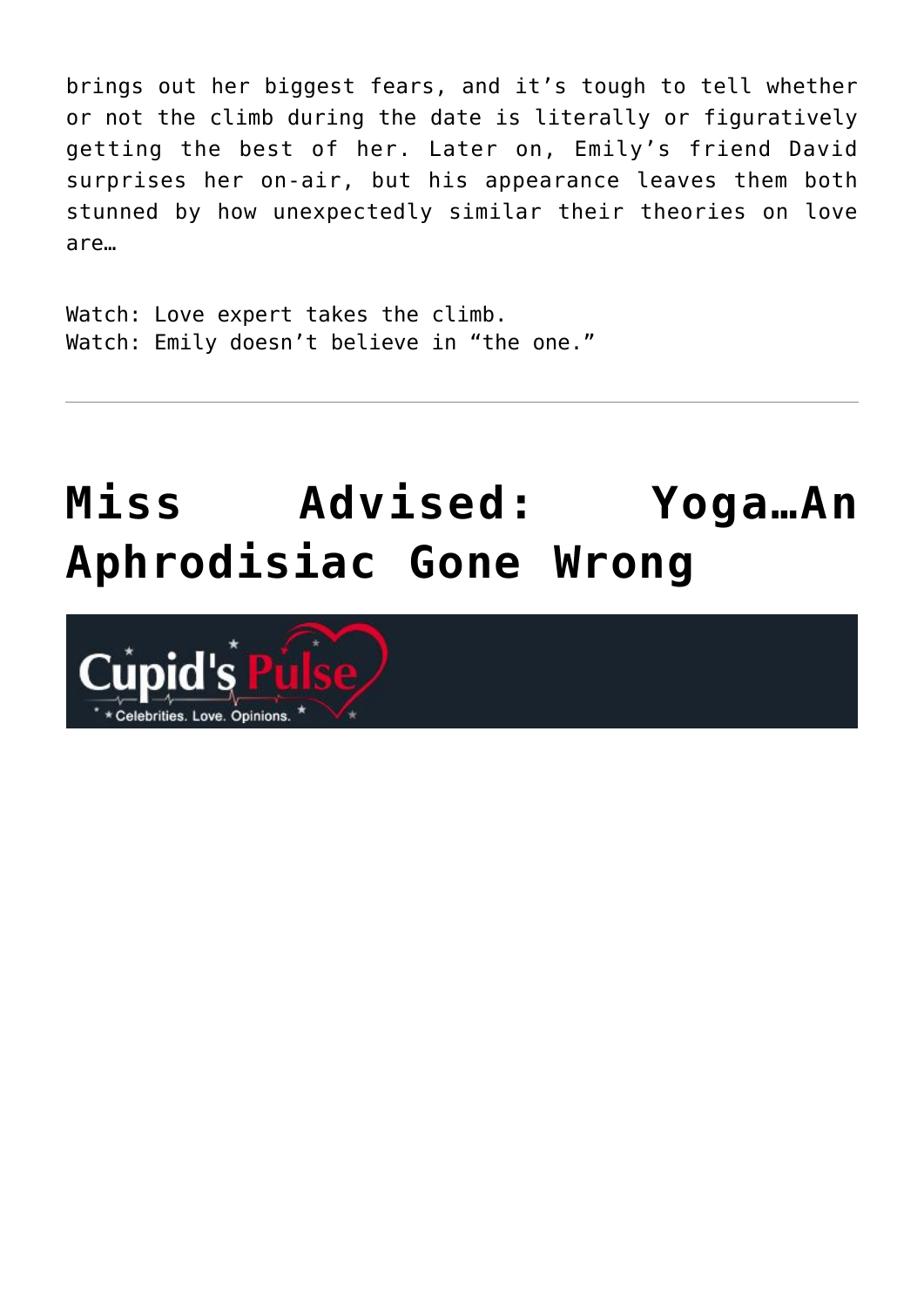

### **Monday, July 16th @ 10/9c — Miss Advised**

Matchmaker Julia takes matters into her own hands and plans her dream date. Meanwhile, Amy goes casual on her third date with Lewis but is surprised when she realizes the tables have now turned. Emily tries to get in touch with her sexual side by doing acrobatic yoga on a blind date, but things just get too weird for her liking…

Watch: Is Emily a good kisser?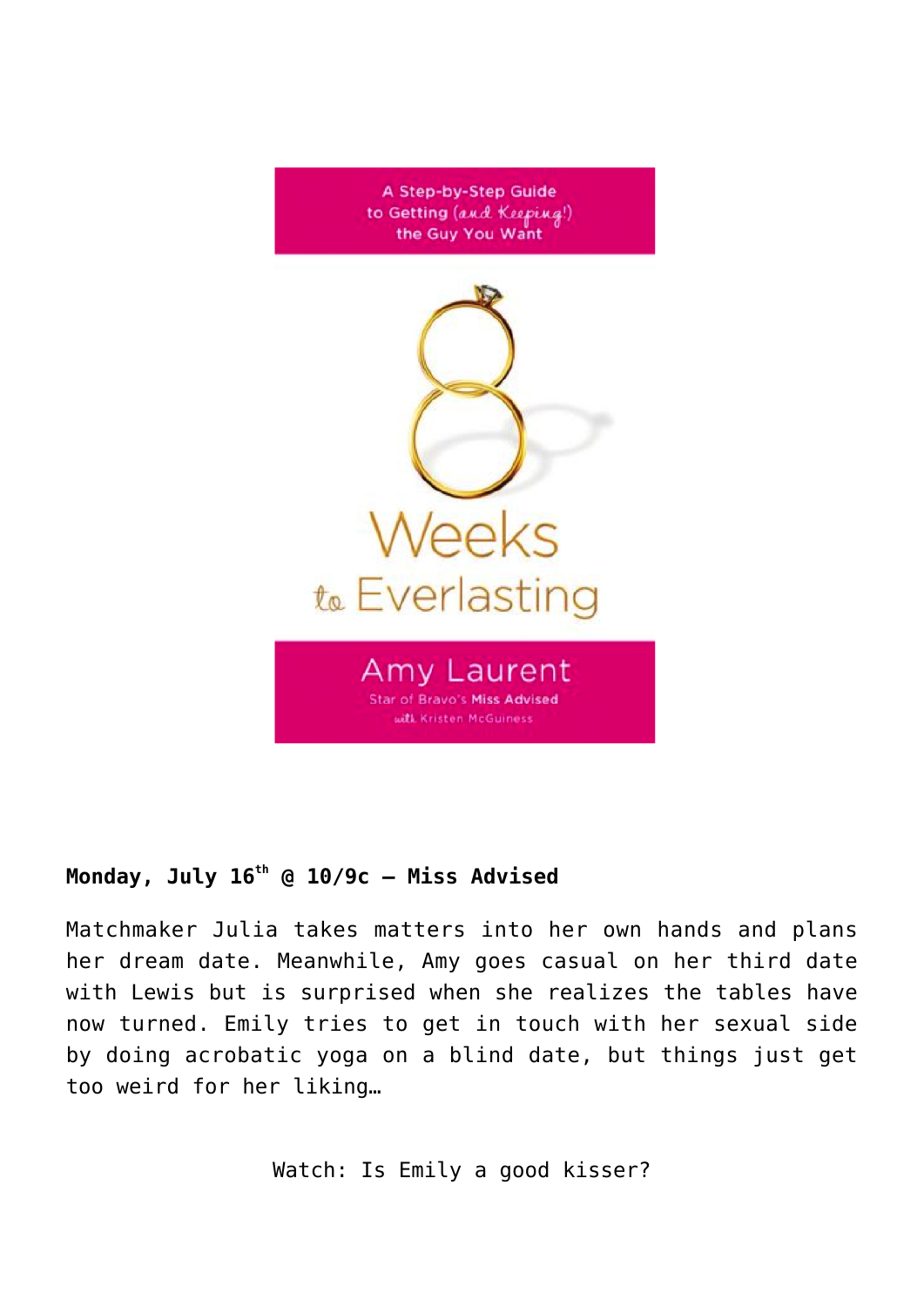# **[Miss Advised: Love Expert](https://cupidspulse.com/34525/miss-advised-love-expert-seeks-help-from-a-witch/) [Seeks Help From a Witch](https://cupidspulse.com/34525/miss-advised-love-expert-seeks-help-from-a-witch/)**

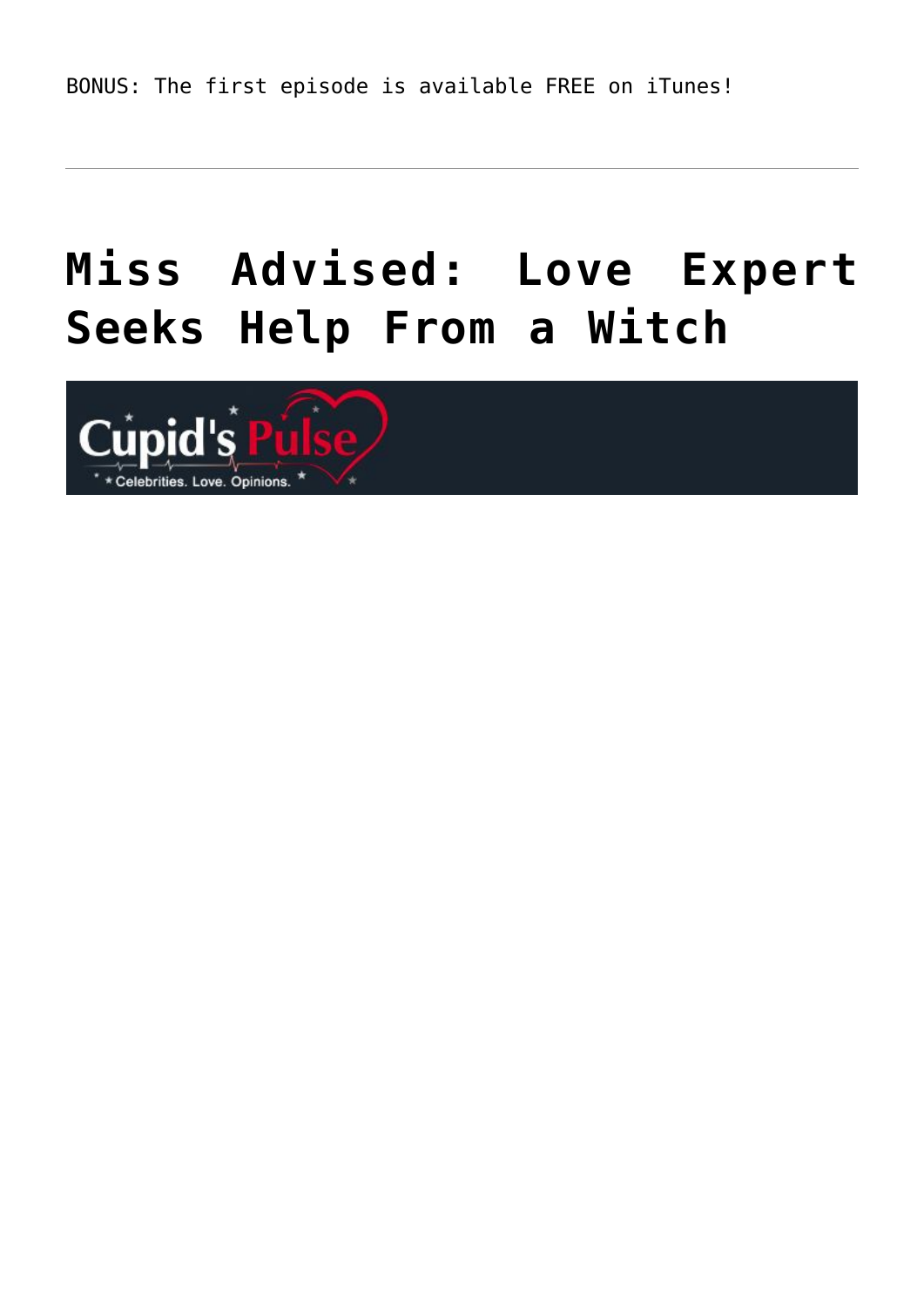

### **Monday, July 9th at 10/9c – Miss Advised**

While attempting to play hard to get, Amy breaks (another!) rule by desperately asking her date why he didn't text her. Julia visits a witch (yes, witch!) to help her break bad dating habits. Meanwhile, Emily uncovers some unexpected answers on open relationships…

Watch: Amy unloads on her date.

Watch: Julia hazes her date.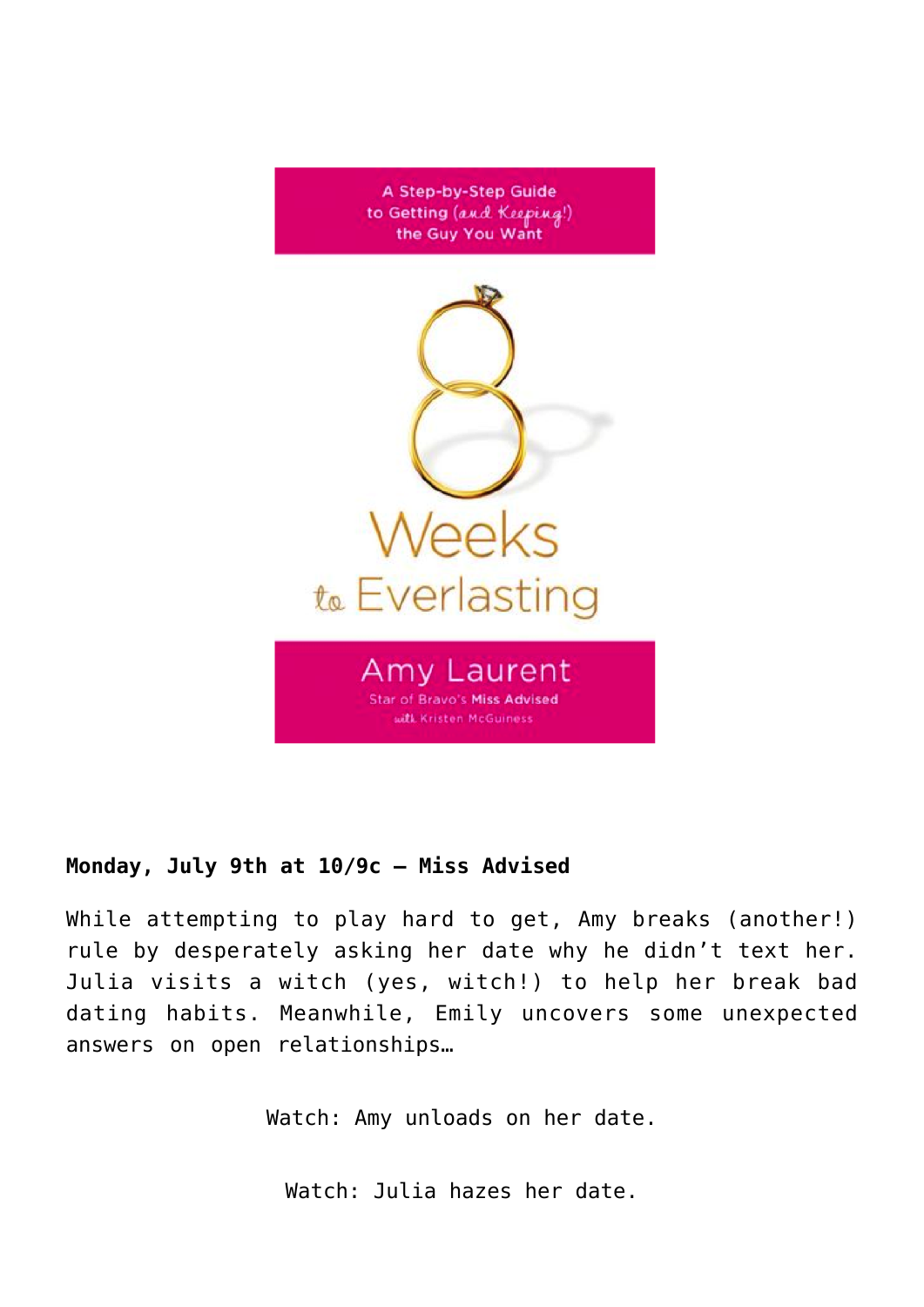BONUS: The first episode is available for FREE on iTunes [here](http://itunes.apple.com/us/tv-season/miss-advised-season-1/id533946569)!

# **['Miss Advised' Star Amy](https://cupidspulse.com/34383/miss-advised-amy-laurent-bravo-katie-holmes-tom-cruise/) [Laurent Says, "I've Always](https://cupidspulse.com/34383/miss-advised-amy-laurent-bravo-katie-holmes-tom-cruise/) [Seen Katie Holmes With](https://cupidspulse.com/34383/miss-advised-amy-laurent-bravo-katie-holmes-tom-cruise/) [Somebody Who Is More Mellow](https://cupidspulse.com/34383/miss-advised-amy-laurent-bravo-katie-holmes-tom-cruise/) [and Chill"](https://cupidspulse.com/34383/miss-advised-amy-laurent-bravo-katie-holmes-tom-cruise/)**

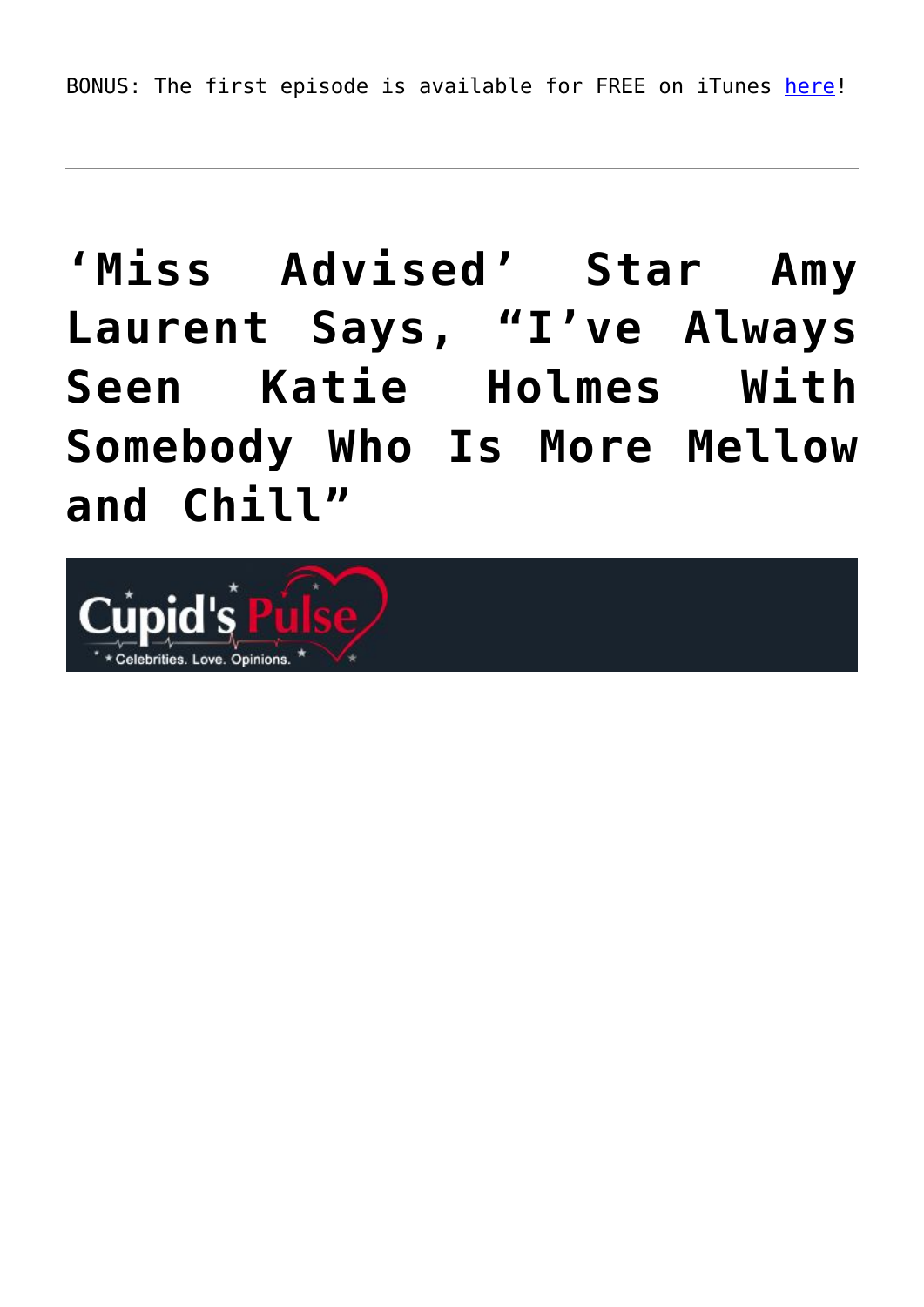

By [Whitney Baker](http://cupidspulse.com/search-results/?q=Whitney+Baker)

As a relationship expert and executive matchmaker for the past seven years, Amy Laurent has plenty of advice when it comes to navigating the dating world. And, now she's putting it out there publicly starring on Bravo's new reality series 'Miss Advised,' a show that features three single relationship experts as they attempt to follow their own dating advice in the search for love.

Given Laurent's background, we thought she'd be the perfect source to comment on the most talked about divorce of the week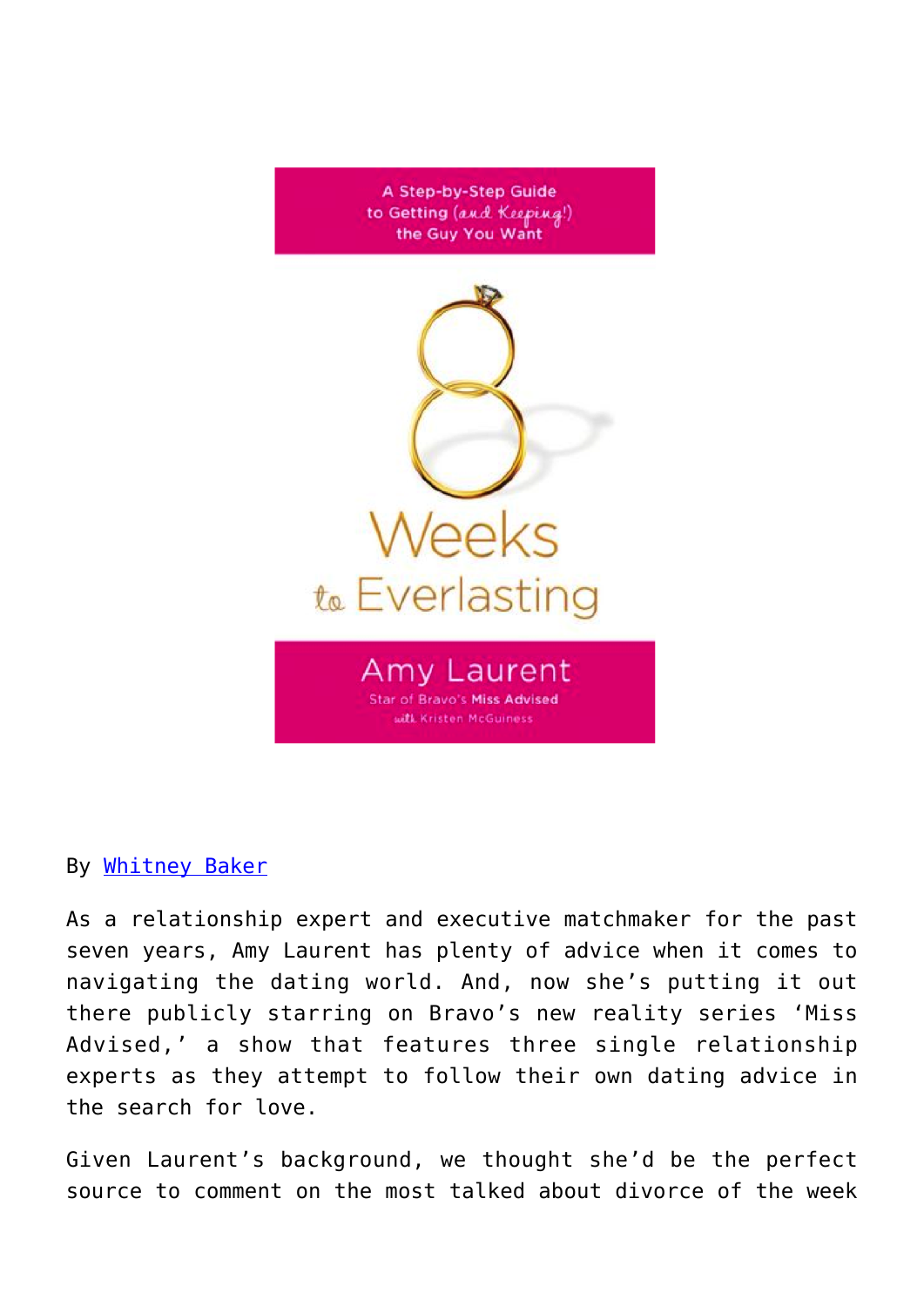(and most likely the year), the infamous TomKat split. By now, we've all read the tabloids or heard the news that Tom's obsession with Scientology was a huge factor in their divorce (source), but how important is religion to a marriage?

"For some people, religion is an absolute deal-breaker, and you have to respect that when choosing a potential partner," Laurent explains. "I think it's a waste of time to try to put two people together with different religious opinions."

#### **Related:** [Katie Holmes Files for Divorce from Tom Cruise](http://cupidspulse.com/katie-holmes-files-for-divorce-from-tom-cruise/)

Although Laurent advises against coupling up if you have religious differences, many people do marry outside of their religion and go on to have happy and healthy relationships. However, most of them aren't A-list celebrities who live a very public life while one of them is strong-arming the other about the beliefs of the secretive practice of Scientology. In this case, Cruise's religious beliefs and intention to have Suri attend a Scientology "boot camp," according to *The Sun,* may have been more important than the views of his catholicraised wife, Katie.

"I encourage my clients to be very open and to not have a laundry list," Laurent says. "Ultimately, if you're going to find the right match and not waste your own time or the other person's time, you have to very honest about what's important to you."

With Katie now on the singles market, everyone is left guessing who she'll date next. It's definitely too early to tell, but Laurent says that she's always seen Katie with someone who is "more mellow and chill."

"I see her being with someone who has more of a laid back approach to their relationship because I feel like that will really let Katie shine." As for Tom, "Definitely a Scientologist," Laurent says with a laugh. "She needs to be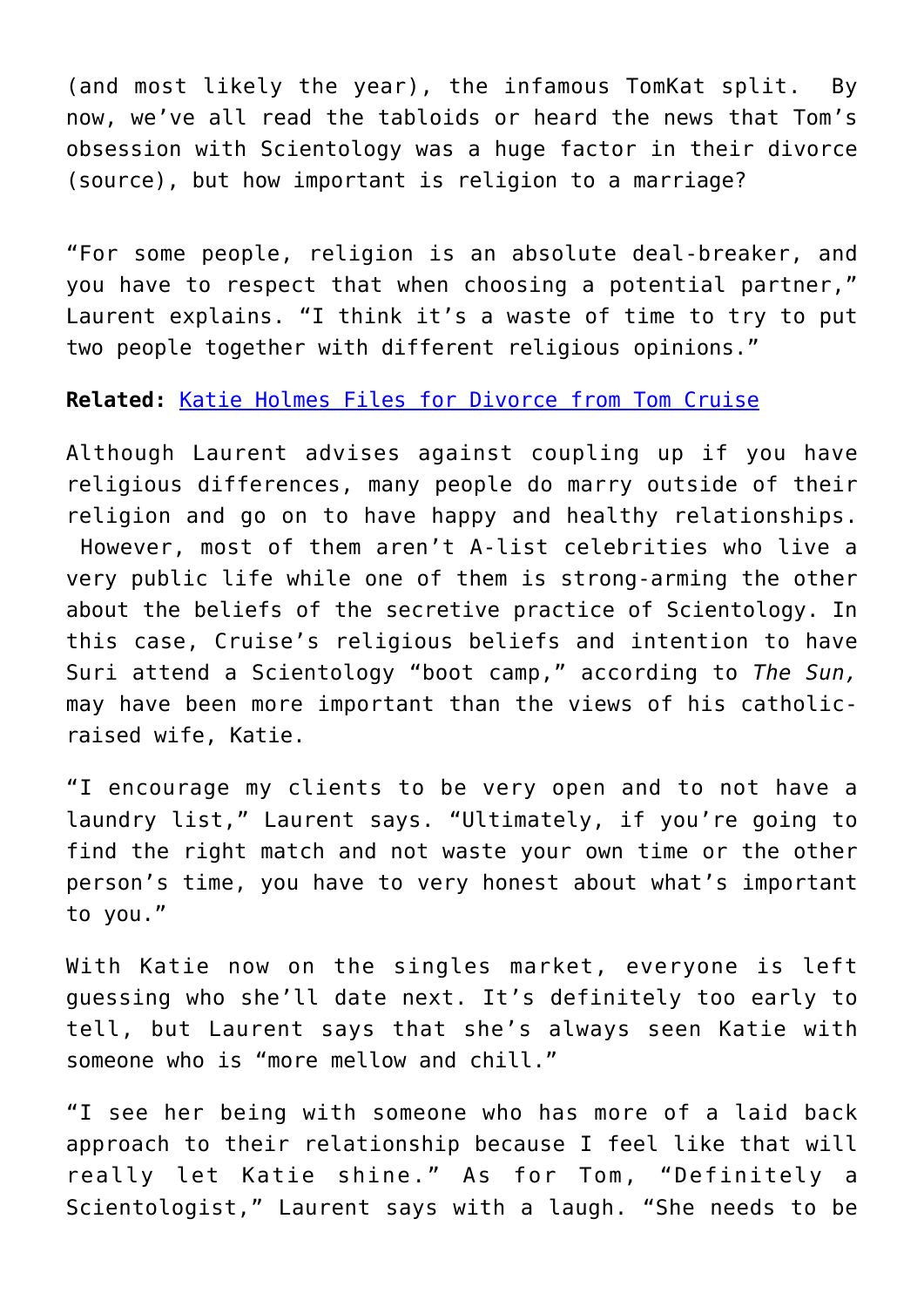very type-A and a perfectionist — someone with the same level of intensity as he has."

**Related:** [Heidi Klum and Seal: Marriages Don't End Overnight](http://cupidspulse.com/heidi-klum-seal-divorce-separate-split-marriage-end/)

Of course, neither Holmes nor Cruise should dive back into the dating world any time soon. For the time being, their primary focus should be on their six-year-old daughter, Suri. "Anyone going through a divorce with children needs to be very sensitive to figuring out how this new dynamic is going to work. No matter what happened, Katie and Tom still have to be a team for Suri's sake," Laurent explains.

When she's not setting up her clients or analyzing other people's relationships, Laurent has her own love life to sort out. As viewers will see on this season of 'Miss Advised,' she gives romance a shot for the first time in a long time. "I end up having a few great dates where I can finally relax and enjoy it without being totally type-A and trying to control everything. Maybe I should date Tom!," she chuckles.

"Obviously, there are things that I still struggle with throughout the show," Laurent adds. "But I will say that there is someone who I see a few times who is a really amazing guy. I'm kind of excited for my dating future — maybe there is hope for me." As fun as it may look, Laurent notes that this show provides a great opportunity for viewers to learn from her mistakes and improve their own love lives.

**Related:** [5 Ways Playing Hard to Get Can Damage Your Love Life](http://cupidspulse.com/5-ways-playing-hard-to-get-damage-love-life/)

Laurent is releasing her first book next month, '8 Weeks to Everlasting: A Step-By-Step Guide to Getting (and Keeping!) the Guy You Want.' "It's very easy for me to coach my clients and give them the rules that work. But it's very hard for me to follow my own guidance, and that's where I got the inspiration to write this handbook," she explains. "It's a girl's dating bible that really breaks down, step-by-step, the first eight weeks after meeting someone new."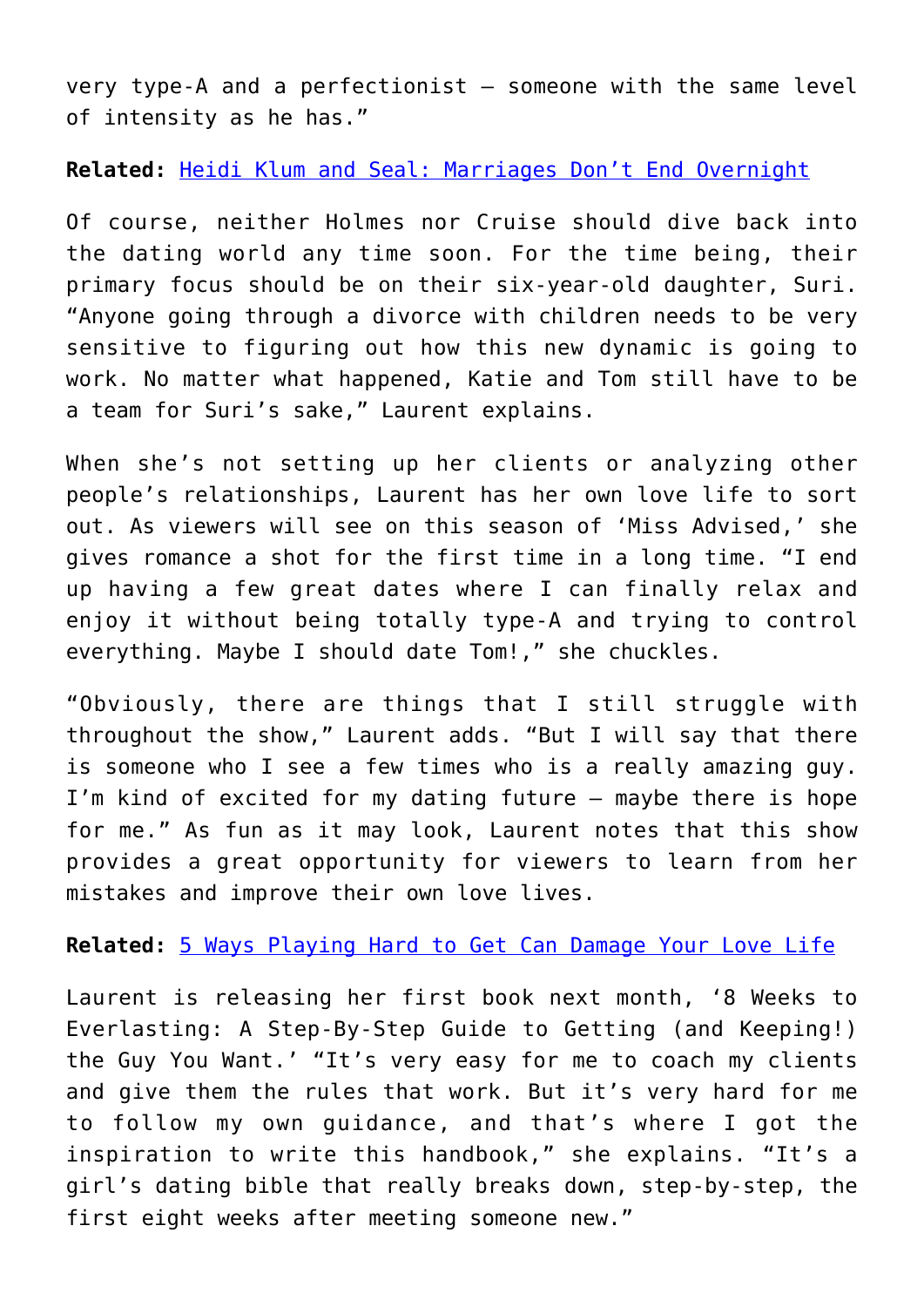She adds, "I started writing this book in the middle of shooting 'Miss Advised' because I recognized that no matter who you are — whether you're a matchmaker, a teacher, whoever — everybody needs a support system. It's been helpful for me — I realized that my rules really work!"

*Check out Laurent via her Web site, AmyLaurent.com Twitter or Facebook, and be sure to watch 'Miss Advised' on Mondays at 10/9c on Bravo. Also, keep your eyes open for her new book '8 Weeks to Everlasting: A Step-By-Step Guide to Getting (and Keeping!) the Guy You Want.'*

# **[Miss Advised: Relationship](https://cupidspulse.com/34174/miss-advised-relationship-guru-rekindles-5th-grade-flame-bravo/) [Guru Rekindles Fifth-Grade](https://cupidspulse.com/34174/miss-advised-relationship-guru-rekindles-5th-grade-flame-bravo/) [Flame](https://cupidspulse.com/34174/miss-advised-relationship-guru-rekindles-5th-grade-flame-bravo/)**

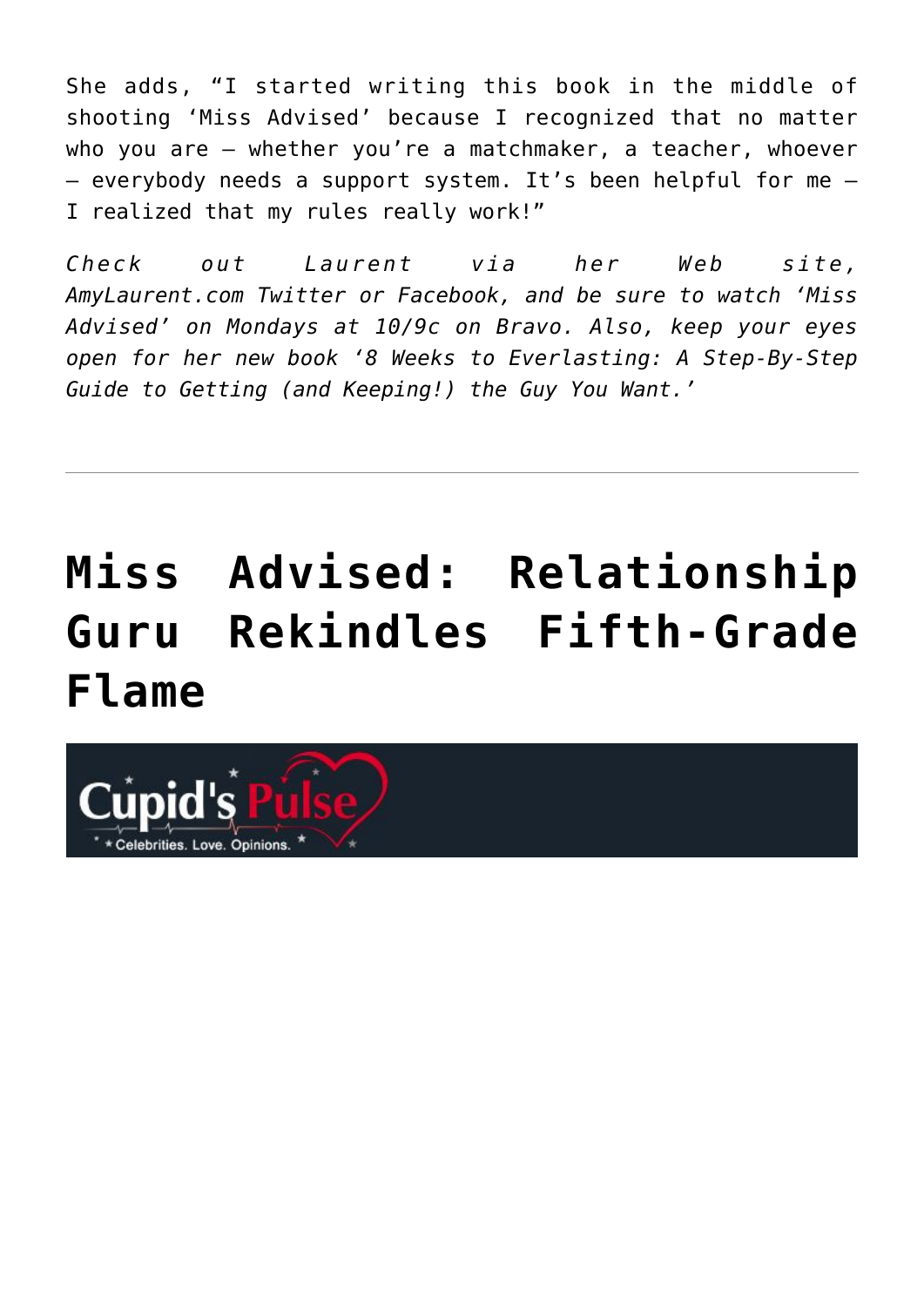

### **Monday, June 2nd @ 10/9c — Miss Advised**

Amy reluctantly agrees to go on a blind date that was set up by a friend. Julia enlists a professional love coach to rid her of her bad dating habits and do some digging into her past. It's back to Michigan for Emily, where visiting her fifth-grade crush makes her wonder if moving home is the answer to finding true love. Get exclusive clips from this week's episode here!

Watch: Julia admits her worst fear is being called 'crazy.'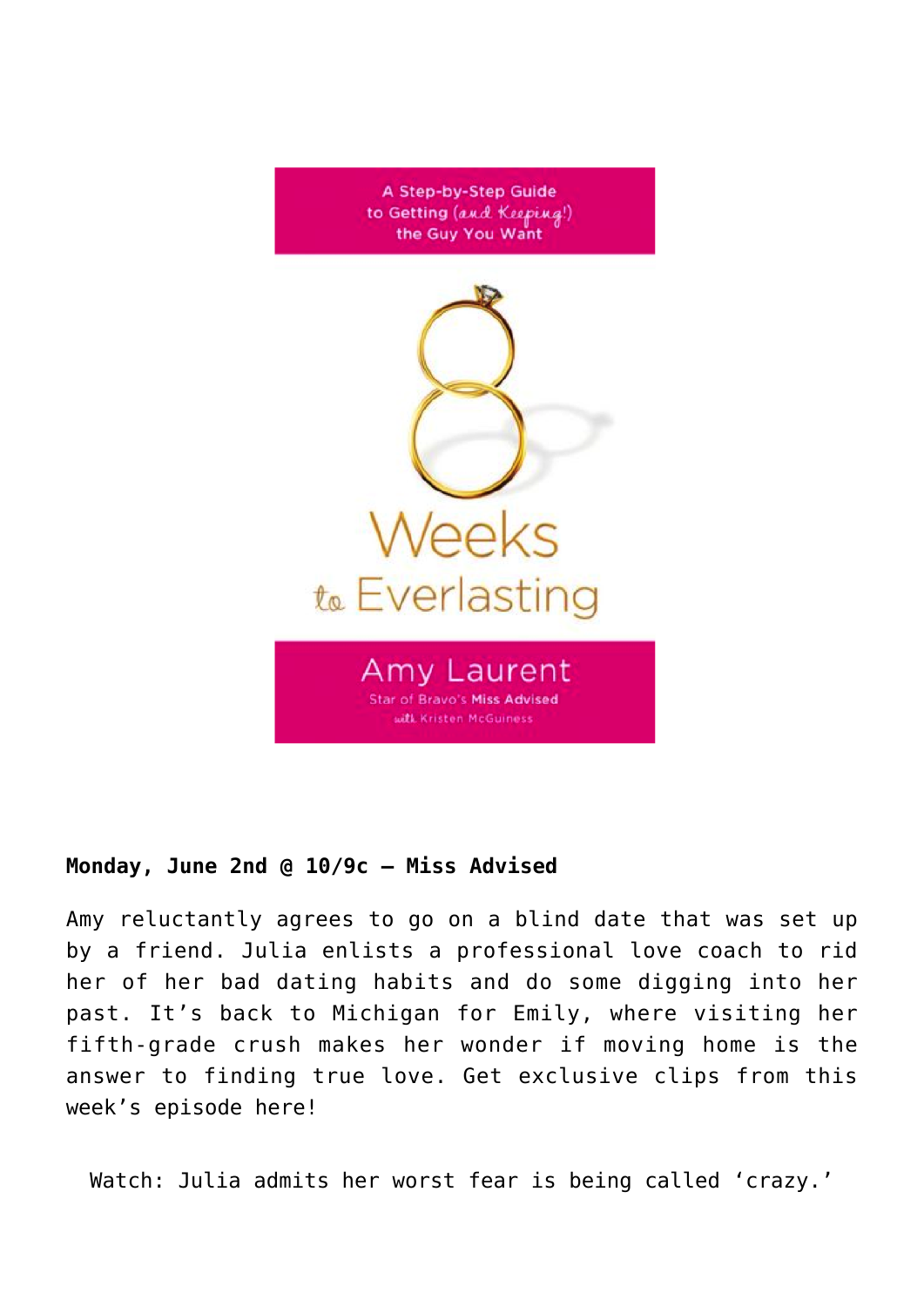Watch: Emily's mom says the answer is to move back to Michigan.

**BONUS:** The first episode is available for FREE on iTunes!

# **['Miss Advised' Dishes](https://cupidspulse.com/33743/miss-advised-dishes-surprising-single-gal-advice-bravo/) [Surprising Single-Gal Advice](https://cupidspulse.com/33743/miss-advised-dishes-surprising-single-gal-advice-bravo/)**

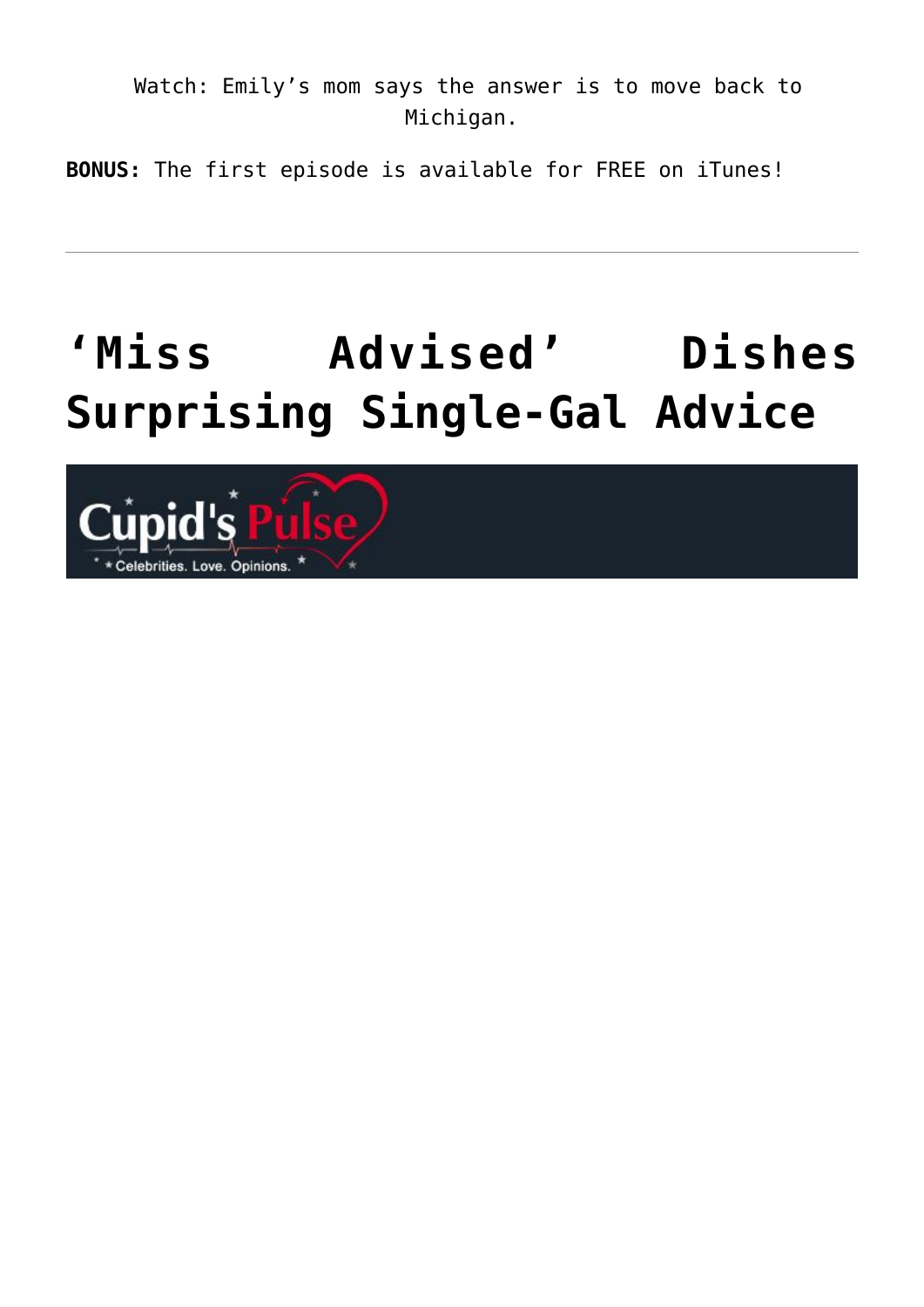

### **Monday, June 25th @ 10/9c — Miss Advised**

After her first date in Los Angeles was a bust, Julia looks to rebound with a former college basketball player. Amy continues to break her own rules by dating a younger man. Emily goes on an unconventional date  $-$  to a strip club  $-$  with one of her radio show guests, rapper Ray Luv.

Watch: Julia's date won't kiss on the lips.

Watch: Emily: "If I've gotta slap one more strippers ass, I'm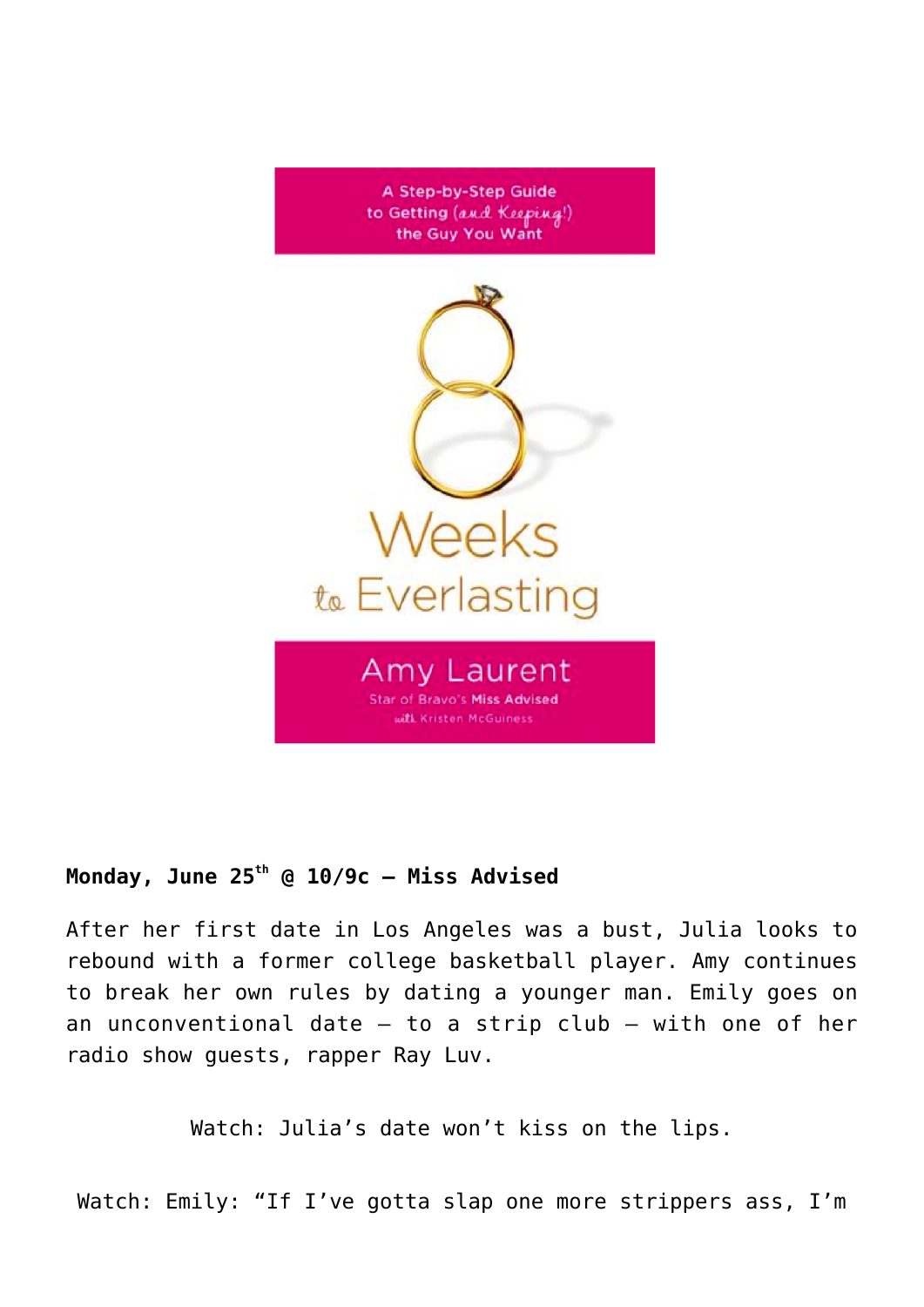# **[Series Premiere of 'Miss](https://cupidspulse.com/33220/series-premiere-of-miss-advised-love-is-in-the-air/) [Advised': Love Is in the Air](https://cupidspulse.com/33220/series-premiere-of-miss-advised-love-is-in-the-air/)**

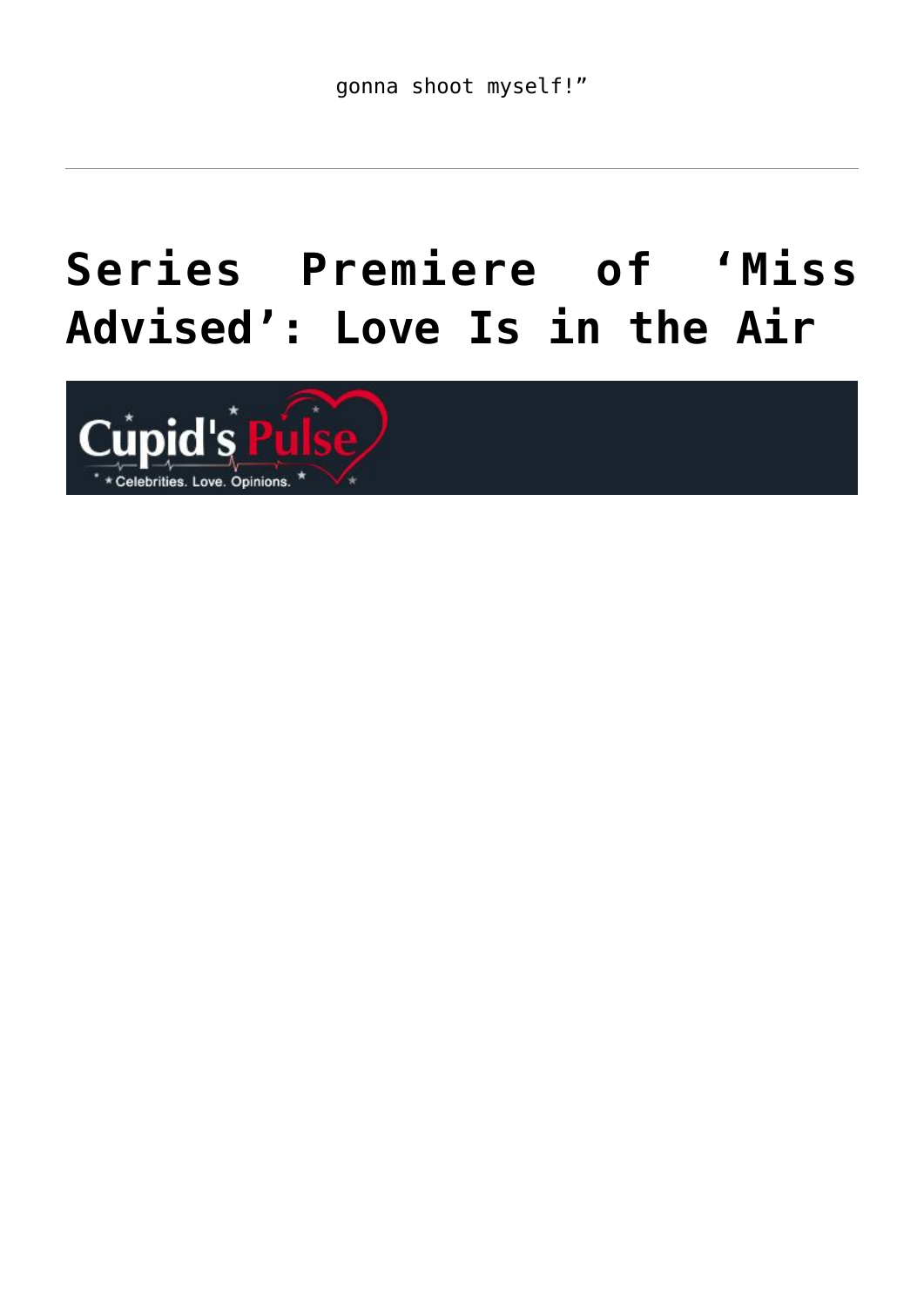

### **Monday, June 18th @ 10/9c — \*SERIES PREMIERE\* Miss Advised**

In the premiere of Bravo's new docu-series 'Miss Advised,' three single relationship experts can't seem to practice what they preach. The show follows Julia Allison (Los Angeles), Emily Morse (San Francisco) and Amy Laurent (New York) as they struggle to stay afloat in the deep-end of the dating pool. Each of the girls is a highly-regarded expert when it comes to *giving* romance advice, but they are admittedly not the best at following it. Take a sneak peak below.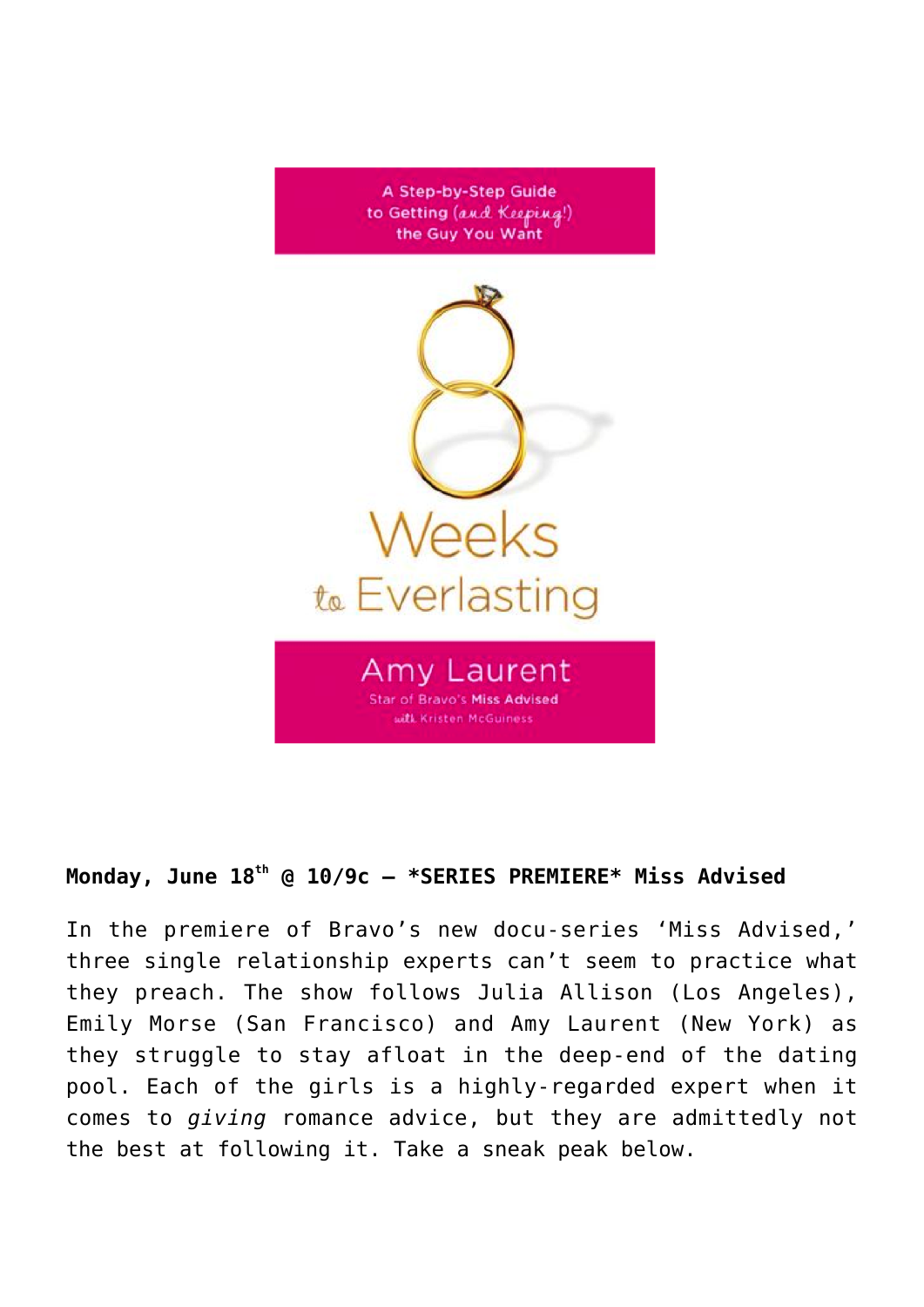Watch: Julia's 73 point checklist for her lovers.

Watch: Sex with Emily.

Watch: Amy sets the rules but then breaks them.

## **[Bravo Sets A Date With New](https://cupidspulse.com/32479/bravo-missed-advised-monday/) [Docu-Series "Miss Advised"](https://cupidspulse.com/32479/bravo-missed-advised-monday/)**

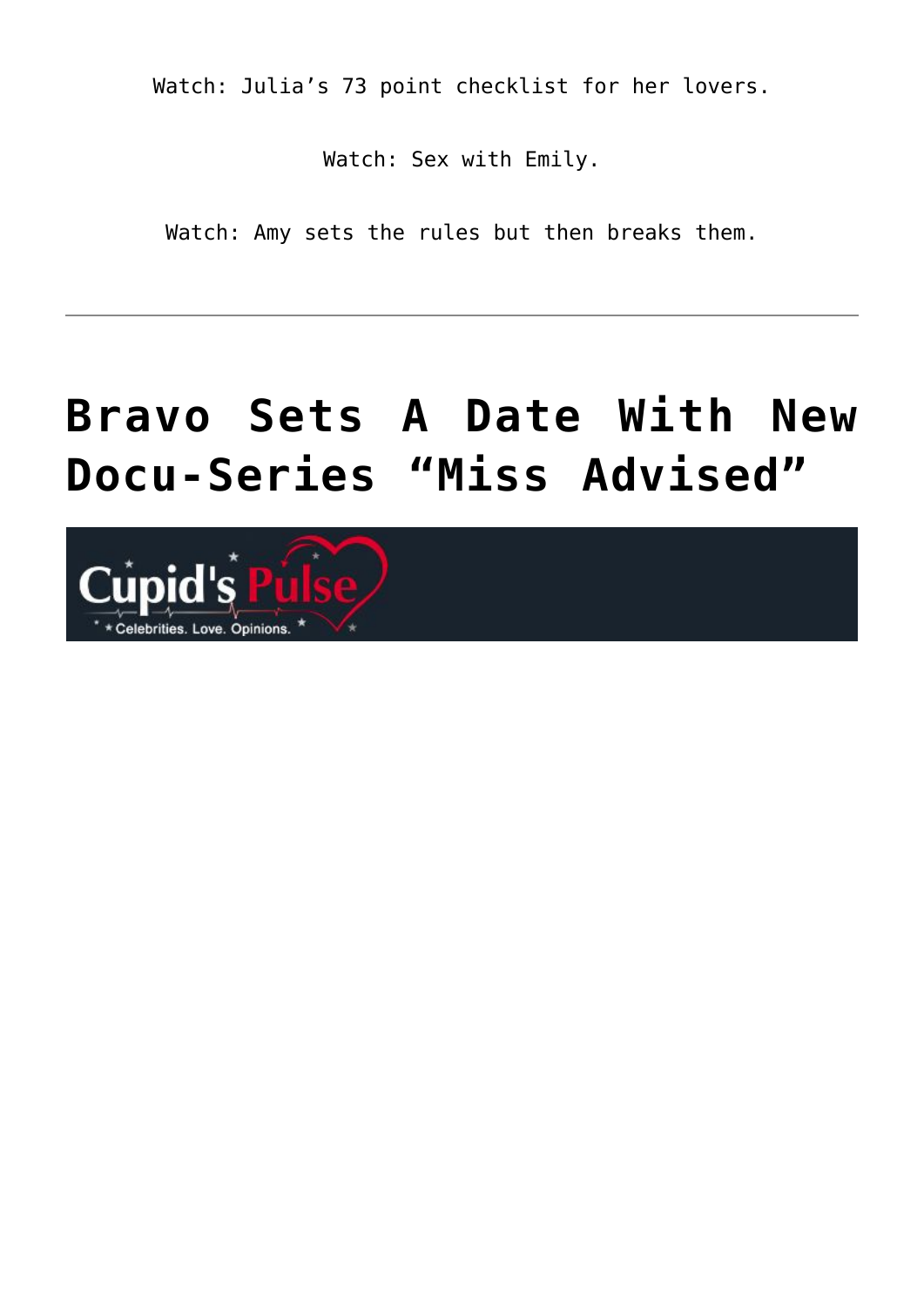

## **"Miss Advised" Premieres Monday, June 18 at 10PM ET/PT**

Bravo Media premieres "Miss Advised," a docu-series about three single relationship experts who make a living dispensing dating advice, but struggle to make their own love connections. The series follows Julia Allison in Los Angeles, Amy Laurent in New York City and Emily Morse in San Francisco, as they maneuver through the dating world disregarding their own advice. When it comes to falling in love, these experts need to practice what they preach.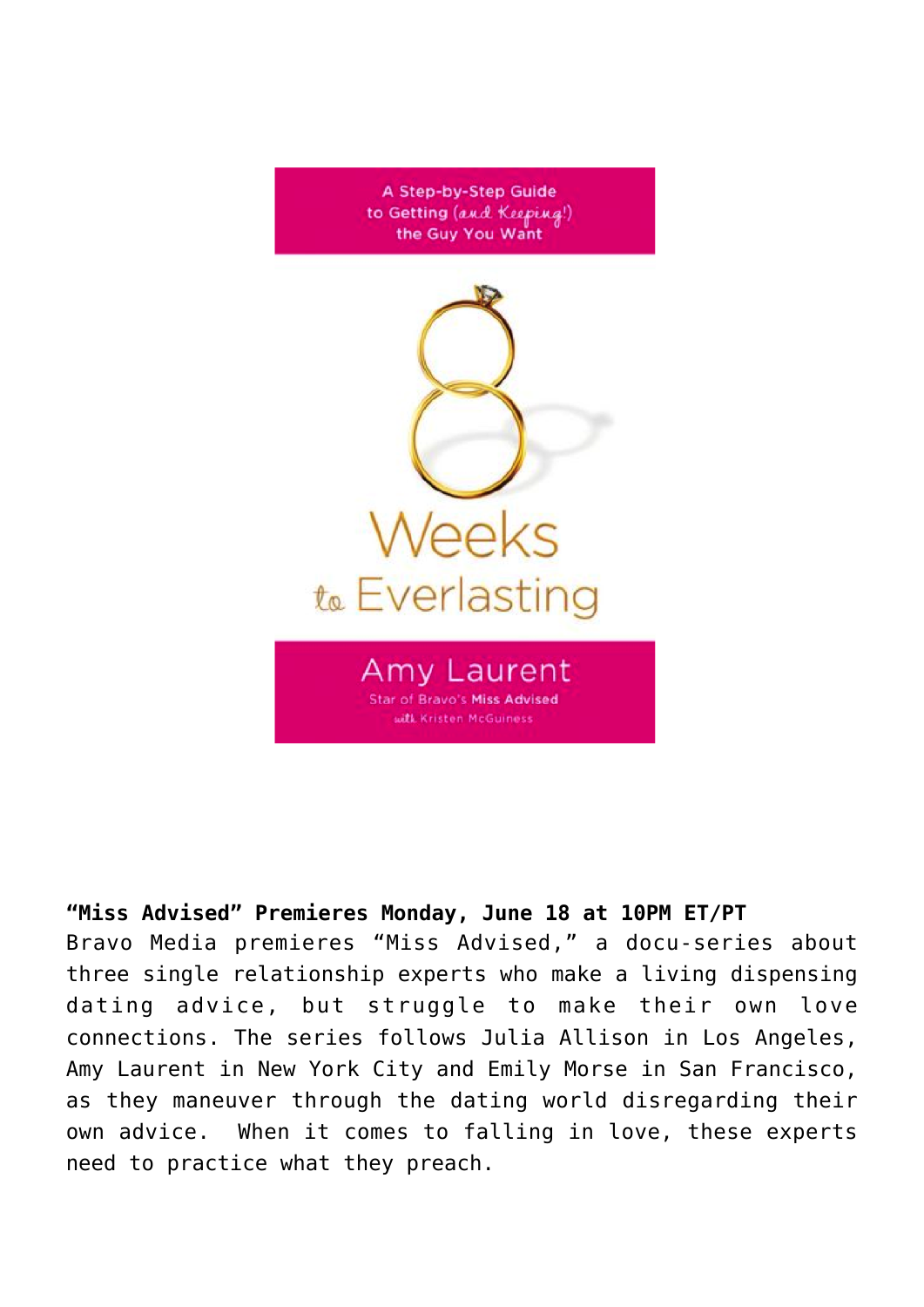In the premiere episode, dating columnist Julia Allison makes a big move to Los Angeles on a quest to find Mr. Right. With a 73-point checklist to guide her, Julia is ready to settle into the storybook romance of her dreams. Matchmaking maven Amy Laurent has built an empire in New York City by bringing perfect matches together all thanks to "The Rules." But when an old flame comes back to town, she struggles to follow her own guidelines. Radio host and sex expert Emily Morse proclaims that monogamy is an epidemic, but when her happilymarried brother comes to visit, Emily admits that she would be open to falling in love.

### **Related: [Bachelorette Season 8, Episode 4: Pucker Up! Lessons](http://cupidspulse.com/bachelorette-season-8-lessons-learned-emily-maynard/) [Learned from Emily Maynard](http://cupidspulse.com/bachelorette-season-8-lessons-learned-emily-maynard/)**

**"Miss Advised" cast includes:**

#### **Julia Allison**

Julia Allison is a columnist, television personality, Internet entrepreneur, public speaker and unabashed social media junkie. A media and relationship expert, Allison has made over 1,000 television appearances on every major network and has written for publications such as Newsweek, New York Magazine, Huffington Post, Cosmopolitan, The Chicago Tribune, Teen Vogue and The New York Post.

#### **Amy Laurent**

As the founder and president of the exclusive Amy Laurent International matchmaking agency for the past six years, Laurent has maintained an 85% success rate finding her clients serious relationships within 3 months. She has been featured in publications such as The New York Times, Miami Herald, Oprah Magazine, Men's Health, and Cosmopolitan, and is widely regarded for her professionalism and personal ability to make her clients feel at ease. Laurent's first book "Eight Weeks to Everlasting — How to Get (and Keep) the Guy You Want" will be released in summer 2012.